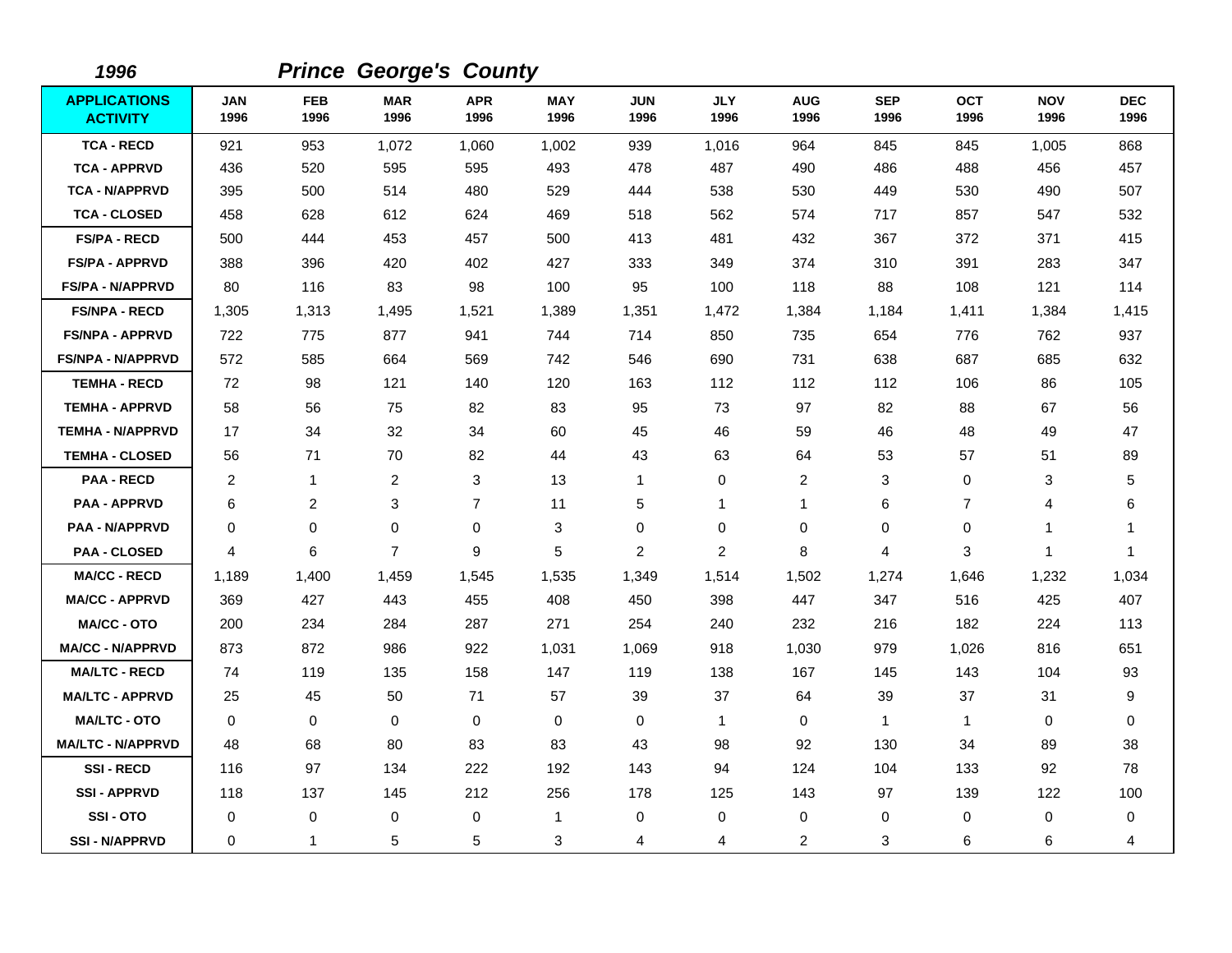| 1996                             |                    |                    | <b>Prince George's County</b> |                    |                    |                    |                    | TCA, TDAP, FS and PAA financial data: (x 1,000) |                    |                    |                    |                    |
|----------------------------------|--------------------|--------------------|-------------------------------|--------------------|--------------------|--------------------|--------------------|-------------------------------------------------|--------------------|--------------------|--------------------|--------------------|
| <b>CASELOAD</b><br><b>COUNTS</b> | <b>JAN</b><br>1996 | <b>FEB</b><br>1996 | <b>MAR</b><br>1996            | <b>APR</b><br>1996 | <b>MAY</b><br>1996 | <b>JUN</b><br>1996 | <b>JLY</b><br>1996 | <b>AUG</b><br>1996                              | <b>SEP</b><br>1996 | <b>OCT</b><br>1996 | <b>NOV</b><br>1996 | <b>DEC</b><br>1996 |
| <b>TCA - CASE/PAID</b>           | 11,343             | 11,390             | 11,342                        | 11,273             | 11,120             | 11,090             | 11,039             | 10,935                                          | 10,818             | 10,536             | 10,138             | 9,909              |
| <b>TCA - ADULT/RECIP</b>         | 9,549              | 9,608              | 9,497                         | 9,418              | 9,195              | 8,929              | 9,106              | 8,887                                           | 8,746              | 8,468              | 8,152              | 8,012              |
| <b>TCA - CHILD/RECIP</b>         | 20,983             | 21,136             | 21,108                        | 21,033             | 20,815             | 20,476             | 21,055             | 20,638                                          | 20,492             | 19,996             | 19,291             | 19,009             |
| <b>TCA - TOTAL/RECIP</b>         | 30,532             | 30,744             | 30,605                        | 30,451             | 30,010             | 29,405             | 30,161             | 29,525                                          | 29,238             | 28,464             | 27,443             | 27,021             |
| <b>TCA - NET/EXPEND</b>          | \$3,675.2          | \$3,690.7          | \$3,690.8                     | \$3,570.0          | \$3,573.0          | \$3,513.2          | \$3,602.1          | \$3,517.2                                       | \$3,464.5          | \$3,348.9          | \$3,217.8          | \$3,158.6          |
| <b>FS/PA - H/HOLD CERT</b>       | 8,512              | 8,509              | 8,419                         | 8,328              | 8,247              | 8,227              | 8,187              | 8,104                                           | 7,937              | 7,882              | 7,580              | 4,764              |
| <b>FS/PA - H/HOLD PART</b>       | 8,309              | 8,206              | 8,171                         | 8,128              | 8,082              | 8,031              | 7,954              | 7,892                                           | 7,701              | 7,510              | 7,177              | 7,236              |
| <b>FS/PA - INDVD PART</b>        | 24,136             | 23,838             | 23,723                        | 23,662             | 23,450             | 23,205             | 23,020             | 22,593                                          | 22,445             | 21,904             | 20,830             | 21,089             |
| <b>FS/NPA - H/HOLD CERT</b>      | 9,542              | 9,594              | 9,621                         | 9,908              | 9,863              | 9.885              | 9,985              | 9,976                                           | 9.797              | 9,713              | 9,449              | 9,605              |
| <b>FS/NPA - H/HOLD PART</b>      | 8,920              | 8,855              | 9,050                         | 9,173              | 9,202              | 9,133              | 9,265              | 9,171                                           | 9,096              | 9,073              | 8,919              | 9,019              |
| <b>FS/NPA - INDVD PART</b>       | 20,853             | 20,945             | 21,174                        | 21,238             | 21,531             | 21,505             | 21,830             | 21,593                                          | 21,369             | 21,330             | 20,986             | 21,506             |
| <b>FS/TOTAL - ISSUED</b>         | \$4,011.6          | \$3,967.1          | \$3,992.8                     | \$4,026.7          | \$3,978.2          | \$3,984.5          | \$3,982.3          | \$3,966.2                                       | \$3,900.7          | \$3,935.6          | \$3,756.1          | \$3,632.2          |
| <b>GPA/PW - CASE/PAID</b>        | 77                 | 80                 | 86                            | 80                 | 70                 | 60                 | 62                 | 57                                              | 52                 | 53                 | 47                 | 45                 |
| <b>TEMHA - CASE/PAID</b>         | 77                 | 169                | 287                           | 416                | 475                | 494                | 580                | 576                                             | 598                | 654                | 650                | 657                |
| <b>TEMHA - RECIP</b>             | 68                 | 196                | 300                           | 404                | 480                | 490                | 579                | 574                                             | 600                | 659                | 644                | 653                |
| <b>TEMHA - NET/EXPEND</b>        | (S44.5)            | \$7.9              | \$90.9                        | \$12.3             | \$81.9             | \$17.9             | \$91.8             | \$19.5                                          | \$62.4             | \$70.8             | \$60.0             | (\$3.4)            |
| <b>PAA - CASE/PAID</b>           | 279                | 276                | 273                           | 264                | 274                | 275                | 270                | 269                                             | 269                | 268                | 268                | 265                |
| <b>PAA - RECIP</b>               | 279                | 276                | 273                           | 264                | 274                | 275                | 270                | 269                                             | 269                | 268                | 268                | 265                |
| <b>PAA - NET/EXPEND</b>          | \$37.1             | \$37.8             | \$38.4                        | \$36.5             | \$37.4             | \$39.5             | \$36.0             | \$36.7                                          | \$37.2             | \$39.2             | \$37.4             | \$38.7             |
| <b>MA\CC - CUC</b>               | 8,420              | 8,826              | 8,966                         | 9,151              | 9,121              | 9,223              | 9,606              | 10,053                                          | 10,442             | 11,218             | 12,068             | 12,154             |
| <b>MA\CC - SPEND DOWN</b>        | 19                 | 38                 | 34                            | 31                 | 42                 | 31                 | 27                 | 33                                              | 25                 | 30                 | 23                 | 18                 |
| <b>MA\LTC - CUC</b>              | 2,133              | 2,150              | 2,150                         | 2,127              | 2,158              | 2,163              | 2,190              | 2,231                                           | 2,217              | 2,257              | 2,277              | 2,270              |
| <b>MAILTC - SPEND DOWN</b>       | 0                  | $\mathbf 0$        | $\mathbf 0$                   | $\mathbf 0$        | 0                  | $\mathbf 0$        | $\mathbf 0$        | 0                                               | $\mathbf 0$        | $\mathbf 0$        | $\mathbf 0$        | $\mathbf 0$        |
| SSI-CUC                          | 10,314             | 10,348             | 10,417                        | 10,536             | 10,733             | 10,843             | 10,924             | 11,016                                          | 11,086             | 11,184             | 11,296             | 11,387             |
| <b>TCA - RECONS</b>              | 1,517              | 1,808              | 2,117                         | 1,691              | 1,638              | 1,411              | 1,624              | 1,688                                           | 1,639              | 1,778              | 1,214              | 1,405              |
| <b>PAA - RECONS</b>              | 17                 | 2                  | 9                             | 16                 | 19                 | $\overline{7}$     | 6                  | 12 <sup>2</sup>                                 | $\overline{2}$     | 42                 | $\overline{2}$     | 52                 |
| <b>PA/FS - RECONS</b>            | 1,044              | 1,229              | 1,380                         | 1,241              | 1,170              | 958                | 1,139              | 1,135                                           | 1,113              | 1,230              | 912                | 971                |
| <b>NPA/FS - RECONS</b>           | 1,146              | 1,351              | 1,269                         | 1,214              | 1,204              | 1,290              | 1,303              | 1,326                                           | 1,172              | 1,367              | 975                | 1,272              |
| <b>MA/CC - RECONS</b>            | 433                | 359                | 555                           | 312                | 733                | 241                | 233                | 311                                             | 483                | 399                | 128                | 340                |
| <b>MA/LTC - RECONS</b>           | 52                 | 40                 | 58                            | 50                 | 29                 | 3                  | 10                 | 21                                              | 18                 | $\sqrt{5}$         | 5                  | 0                  |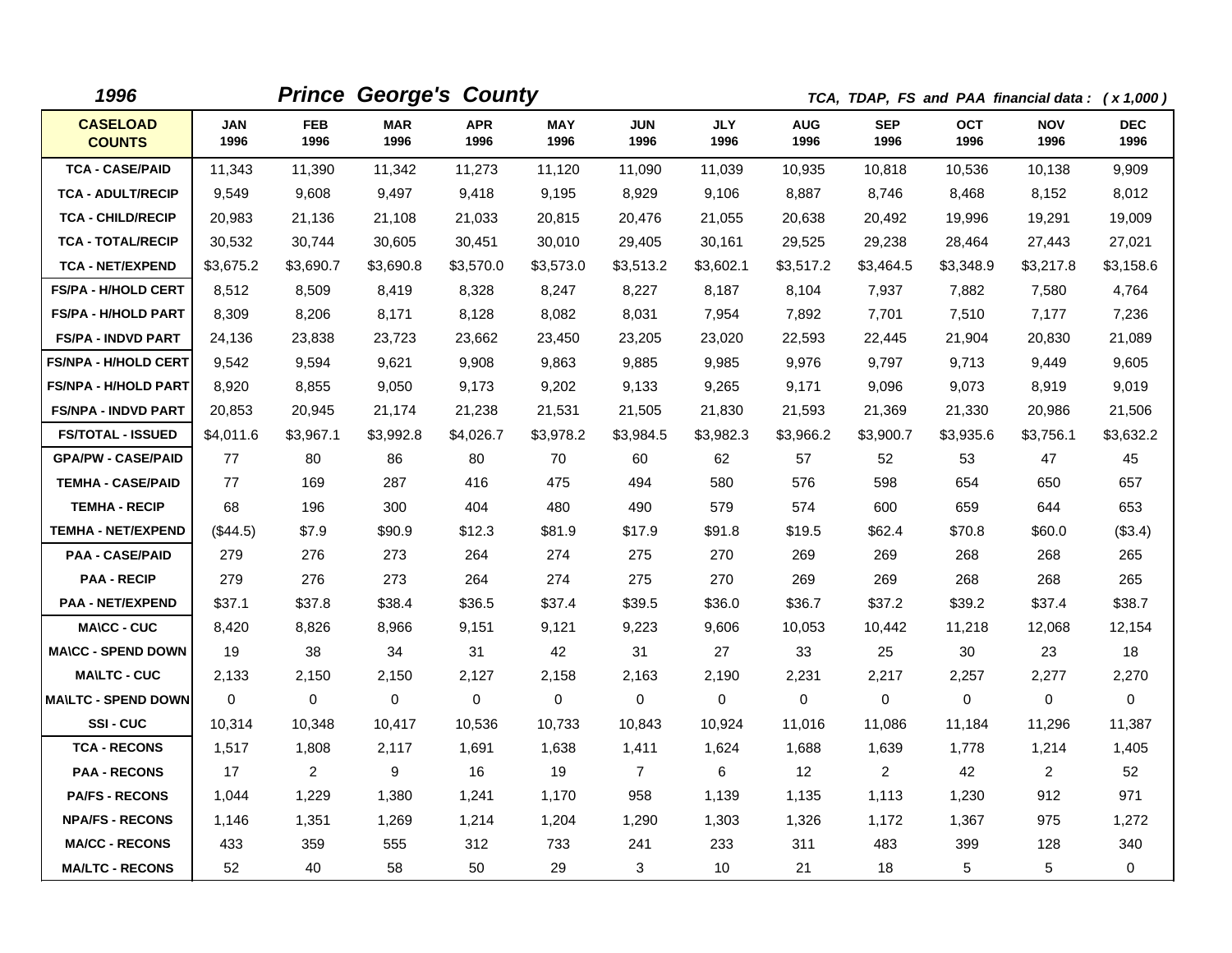| 1997                                   |                    |                    | <b>Prince George's County</b> |                    |                    |                    |                    |                    |                    |                    |                    |                    |
|----------------------------------------|--------------------|--------------------|-------------------------------|--------------------|--------------------|--------------------|--------------------|--------------------|--------------------|--------------------|--------------------|--------------------|
| <b>APPLICATIONS</b><br><b>ACTIVITY</b> | <b>JAN</b><br>1997 | <b>FEB</b><br>1997 | <b>MAR</b><br>1997            | <b>APR</b><br>1997 | <b>MAY</b><br>1997 | <b>JUN</b><br>1997 | <b>JLY</b><br>1997 | <b>AUG</b><br>1997 | <b>SEP</b><br>1997 | <b>OCT</b><br>1997 | <b>NOV</b><br>1997 | <b>DEC</b><br>1997 |
| <b>TCA - RECD</b>                      | 295                | 952                | 784                           | 767                | 755                | 801                | 894                | 1,013              | 1,053              | 1,037              | 830                | 850                |
| <b>TCA - APPRVD</b>                    | 165                | 452                | 447                           | 353                | 422                | 356                | 353                | 430                | 422                | 598                | 454                | 485                |
| <b>TCA - N/APPRVD</b>                  | 466                | 532                | 653                           | 631                | 640                | 545                | 623                | 625                | 713                | 923                | 572                | 657                |
| <b>TCA - CLOSED</b>                    | 471                | 68                 | 326                           | 522                | 580                | 613                | 766                | 979                | 1,083              | 1,082              | 1,006              | 689                |
| <b>FS/PA - RECD</b>                    | 122                | 84                 | 119                           | 98                 | 148                | 137                | 144                | 179                | 182                | 214                | 213                | 223                |
| <b>FS/PA - APPRVD</b>                  | 117                | 213                | 270                           | 194                | 239                | 181                | 151                | 180                | 198                | 249                | 273                | 259                |
| <b>FS/PA - N/APPRVD</b>                | 113                | 60                 | 42                            | 27                 | 39                 | 37                 | 32                 | 38                 | 46                 | 57                 | 34                 | 62                 |
| <b>FS/NPA - RECD</b>                   | 378                | 1,593              | 1,478                         | 1,394              | 1,428              | 1,416              | 1,473              | 1,631              | 1,726              | 1,732              | 1,403              | 1,382              |
| <b>FS/NPA - APPRVD</b>                 | 216                | 906                | 949                           | 808                | 869                | 838                | 878                | 924                | 1,021              | 1,081              | 779                | 799                |
| <b>FS/NPA - N/APPRVD</b>               | 544                | 817                | 985                           | 953                | 1,009              | 845                | 861                | 815                | 992                | 1,179              | 703                | 954                |
| <b>TEMHA - RECD</b>                    | 24                 | 96                 | 87                            | 83                 | 113                | 108                | 78                 | 74                 | 73                 | 64                 | 49                 | 62                 |
| <b>TEMHA - APPRVD</b>                  | 24                 | 41                 | 46                            | 45                 | 78                 | 70                 | 61                 | 45                 | 48                 | 53                 | 41                 | 41                 |
| <b>TEMHA - N/APPRVD</b>                | 28                 | 65                 | 49                            | 72                 | 97                 | 85                 | 81                 | 39                 | 41                 | 44                 | 27                 | 30                 |
| <b>TEMHA - CLOSED</b>                  | 67                 | 23                 | 24                            | 48                 | 53                 | 53                 | 64                 | 55                 | 56                 | 53                 | 50                 | 65                 |
| <b>PAA - RECD</b>                      | $\mathbf{1}$       | 16                 | 5                             | 10                 | 6                  | 3                  | 10                 | 6                  | $\overline{7}$     | $\mathbf{1}$       | 3                  | 4                  |
| <b>PAA - APPRVD</b>                    | 3                  | 10                 | 9                             | 6                  | 11                 | 5                  | 8                  | 9                  | 13                 | 2                  | 20                 | 5                  |
| <b>PAA - N/APPRVD</b>                  | $\mathbf 0$        | $\mathbf{1}$       | $\mathbf{1}$                  | 5                  | 4                  | 3                  | 4                  | 4                  | $\mathbf 0$        | 3                  | 4                  | $\overline{a}$     |
| <b>PAA - CLOSED</b>                    | $\overline{c}$     | 12                 | $\mathbf{1}$                  | $\overline{7}$     | 13                 | 17                 | 8                  | 4                  | $\overline{7}$     | 6                  | 8                  | $\mathbf{1}$       |
| <b>MA/CC - RECD</b>                    | 260                | 2,005              | 2,218                         | 2,330              | 2,048              | 2,064              | 2,168              | 2,344              | 2,228              | 2,571              | 2,096              | 2,307              |
| <b>MA/CC - APPRVD</b>                  | 199                | 852                | 1,508                         | 1,573              | 1,610              | 1,222              | 1,315              | 1,219              | 1,308              | 1,622              | 1,199              | 1,409              |
| <b>MA/CC - OTO</b>                     | 64                 | 5                  | 13                            | 17                 | 19                 | 14                 | 11                 | 10                 | $\overline{7}$     | 11                 | $\mathbf{1}$       | $\overline{7}$     |
| <b>MA/CC - N/APPRVD</b>                | 689                | 1,135              | 1,675                         | 1,836              | 1,908              | 1,656              | 1,669              | 1,464              | 1,087              | 2,217              | 1,667              | 1,611              |
| <b>MA/LTC - RECD</b>                   | 31                 | 72                 | 56                            | 72                 | 40                 | 61                 | 37                 | 44                 | 42                 | 58                 | 57                 | 62                 |
| <b>MA/LTC - APPRVD</b>                 | 5                  | 44                 | 114                           | 83                 | 92                 | 79                 | 110                | 102                | 91                 | 167                | 126                | 117                |
| <b>MA/LTC - OTO</b>                    | $\Omega$           | 0                  | $\mathbf 0$                   | 0                  | $\mathbf 0$        | 0                  | $\mathbf 0$        | 0                  | 0                  | 0                  | $\mathbf 0$        | $\mathbf 0$        |
| <b>MA/LTC - N/APPRVD</b>               | 90                 | 17                 | 58                            | 116                | 143                | 98                 | 94                 | 84                 | 147                | 126                | 63                 | 83                 |
| <b>SSI-RECD</b>                        | 31                 | 144                | 200                           | 336                | 124                | 99                 | 118                | 105                | 88                 | 108                | 85                 | 101                |
| <b>SSI - APPRVD</b>                    | 27                 | 136                | 218                           | 308                | 231                | 127                | 116                | 126                | 150                | 198                | 132                | 164                |
| SSI-OTO                                | 0                  | 0                  | $\mathbf{1}$                  | $\overline{2}$     | $\mathbf 0$        | 0                  | $\mathbf{1}$       | 0                  | 0                  | $\mathbf{1}$       | $\mathbf 0$        | 1                  |
| <b>SSI - N/APPRVD</b>                  | 4                  | 55                 | 69                            | 77                 | 42                 | 58                 | 46                 | 48                 | 100                | 99                 | 80                 | 67                 |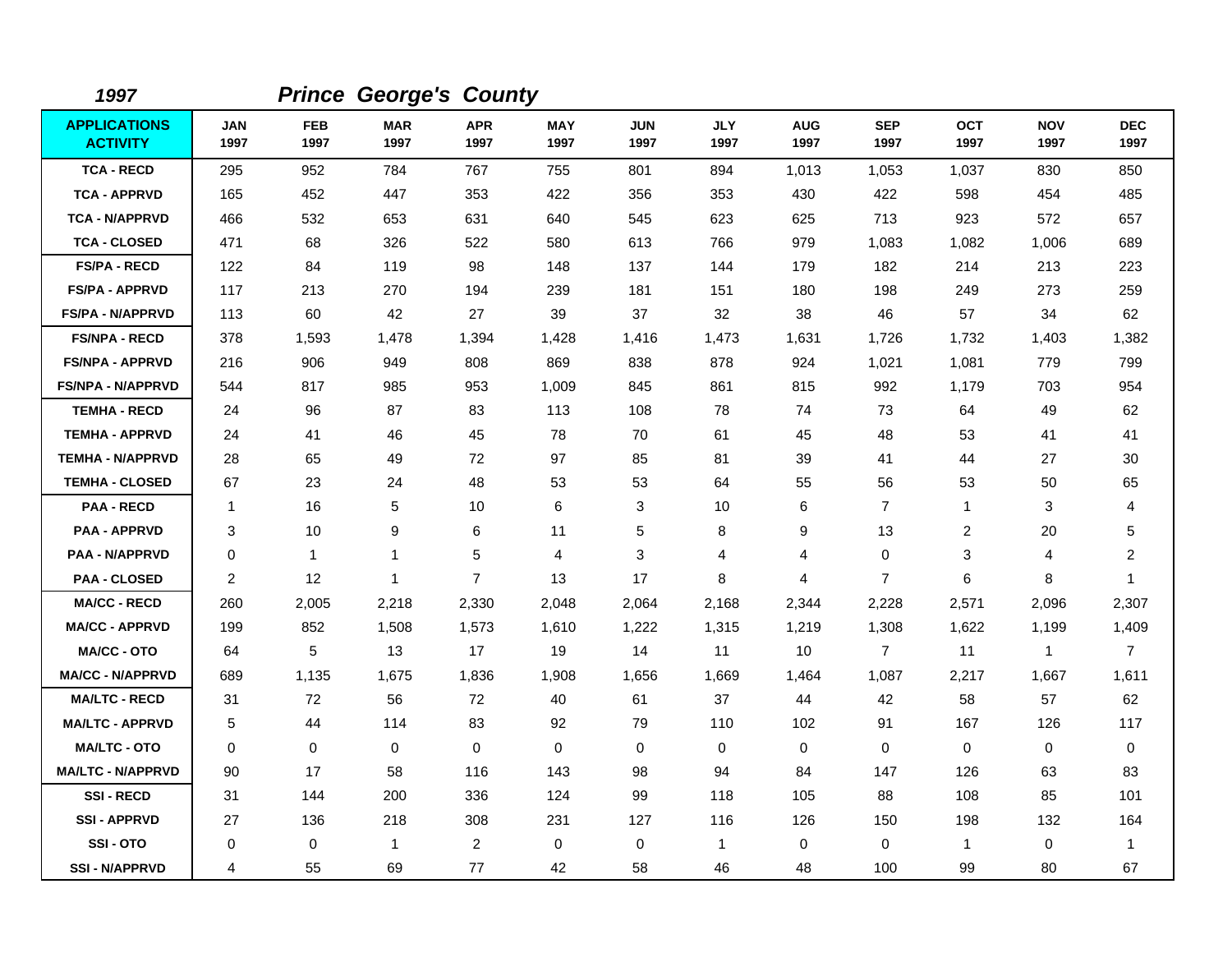| 1997                             | <b>Prince George's County</b><br>TCA, TDAP, FS and PAA financial data: (x 1,000) |                    |                    |                    |                    |                    |                    |                    |                    |              |                    |                    |
|----------------------------------|----------------------------------------------------------------------------------|--------------------|--------------------|--------------------|--------------------|--------------------|--------------------|--------------------|--------------------|--------------|--------------------|--------------------|
| <b>CASELOAD</b><br><b>COUNTS</b> | <b>JAN</b><br>1997                                                               | <b>FEB</b><br>1997 | <b>MAR</b><br>1997 | <b>APR</b><br>1997 | <b>MAY</b><br>1997 | <b>JUN</b><br>1997 | <b>JLY</b><br>1997 | <b>AUG</b><br>1997 | <b>SEP</b><br>1997 | OCT<br>1997  | <b>NOV</b><br>1997 | <b>DEC</b><br>1997 |
| <b>TCA - CASE/PAID</b>           | 9,693                                                                            | 9,237              | 8,173              | 9,220              | 9,718              | 9,570              | 9,319              | 9,009              | 8,621              | 8,429        | 8,147              | 8,090              |
| <b>TCA - ADULT/RECIP</b>         | 7,790                                                                            | 7,917              | 8,405              | 8,297              | 8,322              | 8,030              | 7,983              | 7,608              | 7,229              | 7,085        | 6,802              | 6,717              |
| <b>TCA - CHILD/RECIP</b>         | 18,646                                                                           | 18,822             | 19,347             | 19,002             | 18,931             | 18,316             | 18,319             | 17,497             | 16,719             | 16,538       | 15,984             | 15,842             |
| <b>TCA - TOTAL/RECIP</b>         | 26,436                                                                           | 26,739             | 27,752             | 27,299             | 27,253             | 26,346             | 26,302             | 25,105             | 23,948             | 23,623       | 22,786             | 22,559             |
| <b>TCA - NET/EXPEND</b>          | \$3,094.2                                                                        | \$3,023.8          | \$3,168.1          | \$3,059.4          | \$3,079.1          | \$3,015.6          | \$2,968.3          | \$2,851.0          | \$2,730.0          | \$2,742.2    | \$2,656.4          | \$2,631.1          |
| <b>FS/PA - H/HOLD CERT</b>       | 2,619                                                                            | 1,290              | 8,011              | 9,205              | 9,375              | 9,327              | 9,075              | 8,803              | 8,492              | 8,149        | 8,019              | 7,939              |
| <b>FS/PA - H/HOLD PART</b>       | 7,106                                                                            | 6,723              | 7,959              | 9,134              | 9,334              | 9,313              | 9,064              | 8,790              | 8,479              | 8,126        | 8,008              | 7,927              |
| <b>FS/PA - INDVD PART</b>        | 20,663                                                                           | 19,539             | 20,024             | 23,248             | 23,841             | 23,841             | 23,133             | 22,399             | 21,539             | 20,439       | 19,980             | 19,720             |
| <b>FS/NPA - H/HOLD CERT</b>      | 2,757                                                                            | 1,994              | 7,140              | 8,057              | 8,390              | 8,422              | 8,460              | 8,485              | 8,638              | 8,836        | 8,452              | 8,406              |
| <b>FS/NPA - H/HOLD PART</b>      | 8,909                                                                            | 8,638              | 7,072              | 7,944              | 8,334              | 8,399              | 8,423              | 8,458              | 8,598              | 8,787        | 8,430              | 8,381              |
| <b>FS/NPA - INDVD PART</b>       | 21,298                                                                           | 20,754             | 17,525             | 20,422             | 21,661             | 21,898             | 22,039             | 22,186             | 22,629             | 23,376       | 22,792             | 22,826             |
| <b>FS/TOTAL - ISSUED</b>         | \$3,553.4                                                                        | \$3,286.9          | \$3,019.3          | \$3,460.2          | \$3,610.6          | \$3,612.2          | \$3,565.4          | \$3,510.3          | \$3,472.2          | \$3,495.1    | \$3,389.0          | \$3,366.9          |
| <b>GPA/PW - CASE/PAID</b>        | 44                                                                               | 39                 | 38                 | 29                 | 29                 | 17                 | 24                 | 2                  | 0                  | 0            | 0                  | 0                  |
| <b>TEMHA - CASE/PAID</b>         | 654                                                                              | 683                | 722                | 722                | 789                | 727                | 792                | 697                | 717                | 702          | 709                | 675                |
| <b>TEMHA - RECIP</b>             | 662                                                                              | 689                | 724                | 731                | 790                | 725                | 796                | 704                | 721                | 708          | 710                | 678                |
| <b>TEMHA - NET/EXPEND</b>        | \$108.5                                                                          | \$86.6             | \$2.4              | $-$25.3$           | $-$4.5$            | \$23.7             | \$189.7            | \$79.0             | \$65.1             | \$58.0       | $-$18.3$           | \$71.8             |
| <b>PAA - CASE/PAID</b>           | 279                                                                              | 320                | 299                | 296                | 314                | 280                | 295                | 295                | 307                | 299          | 340                | 316                |
| <b>PAA - RECIP</b>               | 279                                                                              | 320                | 299                | 296                | 314                | 280                | 295                | 295                | 307                | 299          | 340                | 316                |
| <b>PAA - NET/EXPEND</b>          | \$42.0                                                                           | \$50.3             | \$47.7             | \$43.3             | \$47.7             | \$41.6             | \$38.1             | \$41.6             | \$41.6             | \$41.0       | \$43.6             | \$45.5             |
| <b>MA\CC - CUC</b>               | 6,056                                                                            | 570                | 8,771              | 10,777             | 11,162             | 12,025             | 11,225             | 11,261             | 12,248             | 11,678       | 12,500             | 11,504             |
| <b>MA\CC - SPEND DOWN</b>        | 10                                                                               | 38                 | 66                 | 109                | 118                | 158                | 114                | 117                | 160                | 143          | 182                | 137                |
| <b>MAILTC - CUC</b>              | 604                                                                              | 40                 | 1.669              | 1.747              | 1,757              | 1.806              | 1,719              | 1,714              | 1.784              | 1.718        | 1,790              | 1,706              |
| <b>MA\LTC - SPEND DOWN</b>       | $\Omega$                                                                         | $\mathbf 0$        | 0                  | $\mathbf 0$        | 0                  | $\mathbf 0$        | $\mathbf 0$        | 0                  | 0                  | $\mathbf 0$  | 0                  | $\mathbf 0$        |
| <b>SSI-CUC</b>                   | 1,992                                                                            | 137                | 11,477             | 12,012             | 12,177             | 12,248             | 12,231             | 12,278             | 12,365             | 12,249       | 12,289             | 12,184             |
| <b>TCA - RECONS</b>              | 6,014                                                                            | 6                  | 245                | 538                | 854                | 766                | 1,343              | 1,347              | 1,224              | 1,144        | 901                | 984                |
| <b>PAA - RECONS</b>              | 34                                                                               | 0                  | $\mathbf 0$        | $\mathbf 0$        | $\overline{2}$     | $\Omega$           | 0                  | $\mathbf 0$        | 3                  | $\mathbf{1}$ | $\overline{2}$     | 1                  |
| <b>PA/FS - RECONS</b>            | 3,591                                                                            | $\mathbf{1}$       | 449                | 621                | 970                | 884                | 1,399              | 1,343              | 1,244              | 1,164        | 988                | 1,046              |
| <b>NPA/FS - RECONS</b>           | 2,965                                                                            | 14                 | 538                | 607                | 708                | 620                | 573                | 584                | 588                | 744          | 635                | 677                |
| <b>MA/CC - RECONS</b>            | 507                                                                              | 36                 | 166                | 291                | 377                | 354                | 414                | 286                | 376                | 546          | 421                | 540                |
| <b>MA/LTC - RECONS</b>           | $\Omega$                                                                         | $\mathbf{1}$       | 5                  | 14                 | 14                 | 11                 | 14                 | $\overline{7}$     | 15                 | 33           | 27                 | 20                 |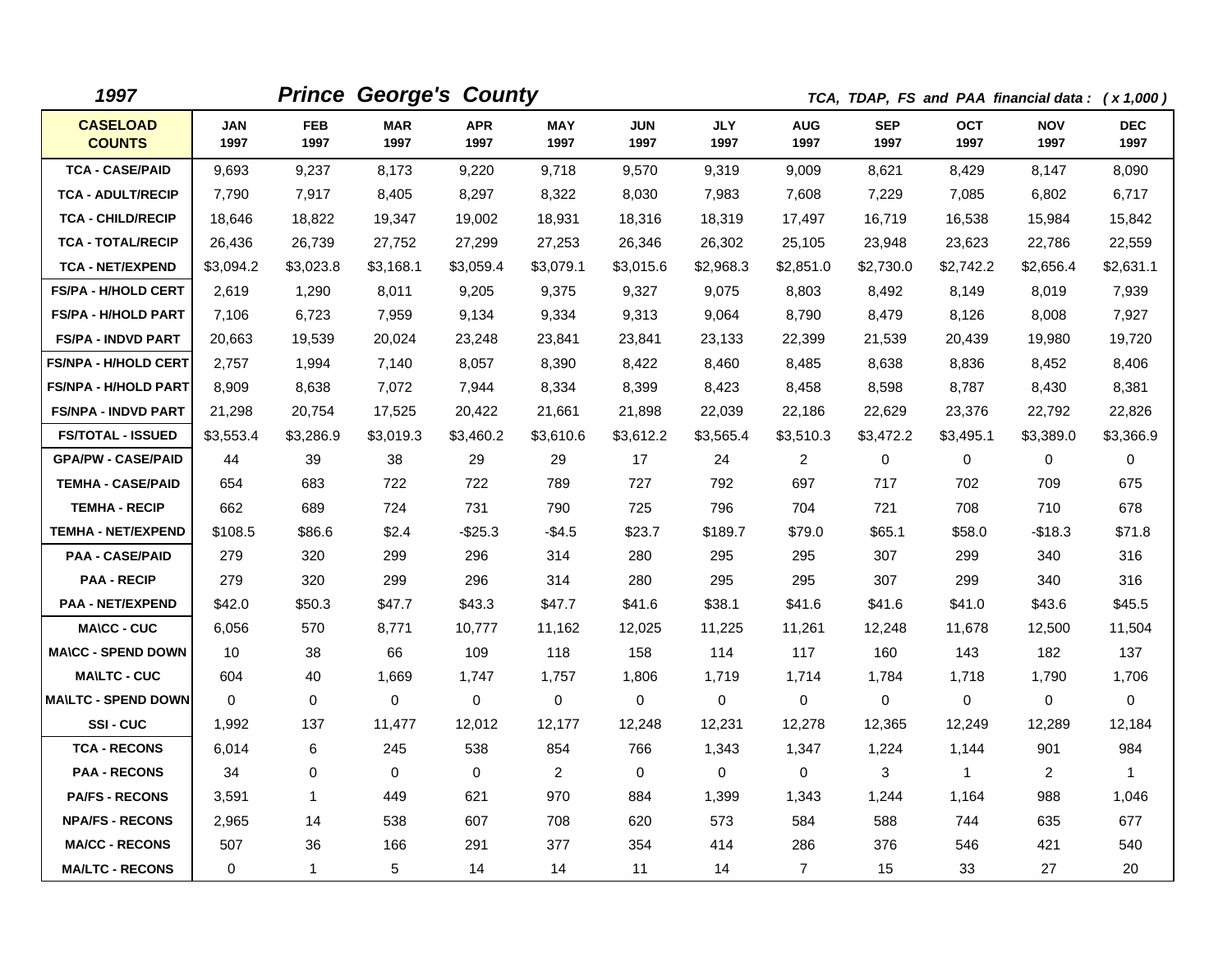| 1998                                   |                    |                    | <b>Prince George's County</b> |                    |                    |                    |                    |                    |                    |                    |                    |                    |
|----------------------------------------|--------------------|--------------------|-------------------------------|--------------------|--------------------|--------------------|--------------------|--------------------|--------------------|--------------------|--------------------|--------------------|
| <b>APPLICATIONS</b><br><b>ACTIVITY</b> | <b>JAN</b><br>1998 | <b>FEB</b><br>1998 | <b>MAR</b><br>1998            | <b>APR</b><br>1998 | <b>MAY</b><br>1998 | <b>JUN</b><br>1998 | <b>JLY</b><br>1998 | <b>AUG</b><br>1998 | <b>SEP</b><br>1998 | <b>OCT</b><br>1998 | <b>NOV</b><br>1998 | <b>DEC</b><br>1998 |
| <b>TCA - RECD</b>                      | 966                | 729                | 922                           | 842                | 817                | 860                | 963                | 932                | 850                | 934                | 723                | 885                |
| <b>TCA - APPRVD</b>                    | 454                | 434                | 441                           | 415                | 463                | 376                | 431                | 364                | 336                | 426                | 362                | 493                |
| <b>TCA - N/APPRVD</b>                  | 577                | 558                | 533                           | 555                | 565                | 492                | 595                | 595                | 659                | 799                | 528                | 568                |
| <b>TCA - CLOSED</b>                    | 947                | 759                | 828                           | 880                | 854                | 704                | 782                | 681                | 731                | 851                | 991                | 1,003              |
| <b>FS/PA - RECD</b>                    | 269                | 233                | 285                           | 275                | 222                | 237                | 275                | 276                | 277                | 318                | 268                | 316                |
| <b>FS/PA - APPRVD</b>                  | 272                | 298                | 283                           | 281                | 234                | 212                | 278                | 226                | 210                | 278                | 247                | 314                |
| <b>FS/PA - N/APPRVD</b>                | 51                 | 43                 | 68                            | 59                 | 75                 | 70                 | 68                 | 64                 | 78                 | 125                | 84                 | 105                |
| <b>FS/NPA - RECD</b>                   | 1,667              | 1,338              | 1,499                         | 1,375              | 1,354              | 1,544              | 1,749              | 1,633              | 1,669              | 1,748              | 1,444              | 1,574              |
| <b>FS/NPA - APPRVD</b>                 | 976                | 836                | 837                           | 824                | 823                | 857                | 936                | 925                | 980                | 1,022              | 826                | 963                |
| <b>FS/NPA - N/APPRVD</b>               | 928                | 828                | 842                           | 827                | 805                | 738                | 951                | 894                | 1,091              | 1,145              | 851                | 979                |
| <b>TEMHA - RECD</b>                    | 62                 | 56                 | 76                            | 68                 | 62                 | 62                 | 77                 | 86                 | 76                 | 78                 | 52                 | 79                 |
| <b>TEMHA - APPRVD</b>                  | 31                 | 34                 | 50                            | 39                 | 27                 | 35                 | 38                 | 57                 | 50                 | 64                 | 33                 | 38                 |
| <b>TEMHA - N/APPRVD</b>                | 35                 | 26                 | 26                            | 29                 | 21                 | 48                 | 48                 | 42                 | 35                 | 55                 | 44                 | 40                 |
| <b>TEMHA - CLOSED</b>                  | 126                | 36                 | 41                            | 56                 | 108                | 44                 | 50                 | 39                 | 54                 | 52                 | 48                 | 37                 |
| <b>PAA - RECD</b>                      | 9                  | 17                 | 15                            | 4                  | 17                 | 15                 | 8                  | 11                 | $\overline{7}$     | 3                  | 0                  | 1                  |
| <b>PAA - APPRVD</b>                    | 14                 | 26                 | 16                            | $\overline{7}$     | 13                 | 22                 | 14                 | 17                 | 10                 | 5                  | 0                  | 4                  |
| <b>PAA - N/APPRVD</b>                  | $\mathbf{1}$       | 2                  | $\Omega$                      | $\overline{c}$     | 3                  | 3                  | 4                  | 0                  | 5                  | 6                  | $\mathbf 1$        | 3                  |
| <b>PAA - CLOSED</b>                    | 14                 | 13                 | $12 \overline{ }$             | 6                  | 11                 | 9                  | 6                  | 8                  | $12 \overline{ }$  | 10                 | 19                 | 10                 |
| <b>MA/CC - RECD</b>                    | 2,543              | 2,215              | 2,626                         | 2,549              | 2,622              | 2,614              | 2,884              | 2,782              | 2,878              | 2,922              | 2,194              | 2,695              |
| <b>MA/CC - APPRVD</b>                  | 1,462              | 1,663              | 1,650                         | 1,773              | 1,725              | 1,539              | 1,808              | 1,889              | 2,164              | 2,432              | 1,833              | 2,156              |
| <b>MA/CC - OTO</b>                     | $\overline{7}$     | 16                 | 5                             | 17                 | 8                  | 11                 | 10                 | 4                  | 10                 | 16                 | 5                  | 8                  |
| <b>MA/CC - N/APPRVD</b>                | 1,693              | 1,693              | 1,612                         | 1,671              | 1,604              | 1,618              | 1,906              | 1,555              | 1,718              | 2,169              | 1,613              | 1,944              |
| <b>MA/LTC - RECD</b>                   | 57                 | 58                 | 60                            | 55                 | 57                 | 78                 | 66                 | 44                 | 57                 | 70                 | 52                 | 64                 |
| <b>MA/LTC - APPRVD</b>                 | 101                | 102                | 117                           | 118                | 112                | 115                | 124                | 94                 | 90                 | 109                | 61                 | 86                 |
| <b>MA/LTC - OTO</b>                    | $\mathbf 0$        | $\mathbf 0$        | $\mathbf 0$                   | $\mathbf 0$        | 0                  | 0                  | 0                  | 0                  | $\mathbf 0$        | $\mathbf 0$        | 0                  | 0                  |
| <b>MA/LTC - N/APPRVD</b>               | 77                 | 81                 | 74                            | 91                 | 73                 | 78                 | 129                | 80                 | 65                 | 86                 | 47                 | 64                 |
| <b>SSI-RECD</b>                        | 126                | 81                 | 109                           | 114                | 100                | 84                 | 72                 | 90                 | 84                 | 89                 | 82                 | 99                 |
| <b>SSI-APPRVD</b>                      | 175                | 191                | 182                           | 198                | 155                | 118                | 120                | 127                | 154                | 169                | 127                | 145                |
| SSI-OTO                                | 0                  | $\mathbf{1}$       | $\mathbf 0$                   | $\mathbf{1}$       | 0                  | $\mathbf 0$        | $\mathbf{1}$       | 0                  | 3                  | $\mathbf{1}$       | 0                  | 0                  |
| <b>SSI - N/APPRVD</b>                  | 74                 | 101                | 66                            | 57                 | 48                 | 49                 | 45                 | 38                 | 59                 | 68                 | 49                 | 61                 |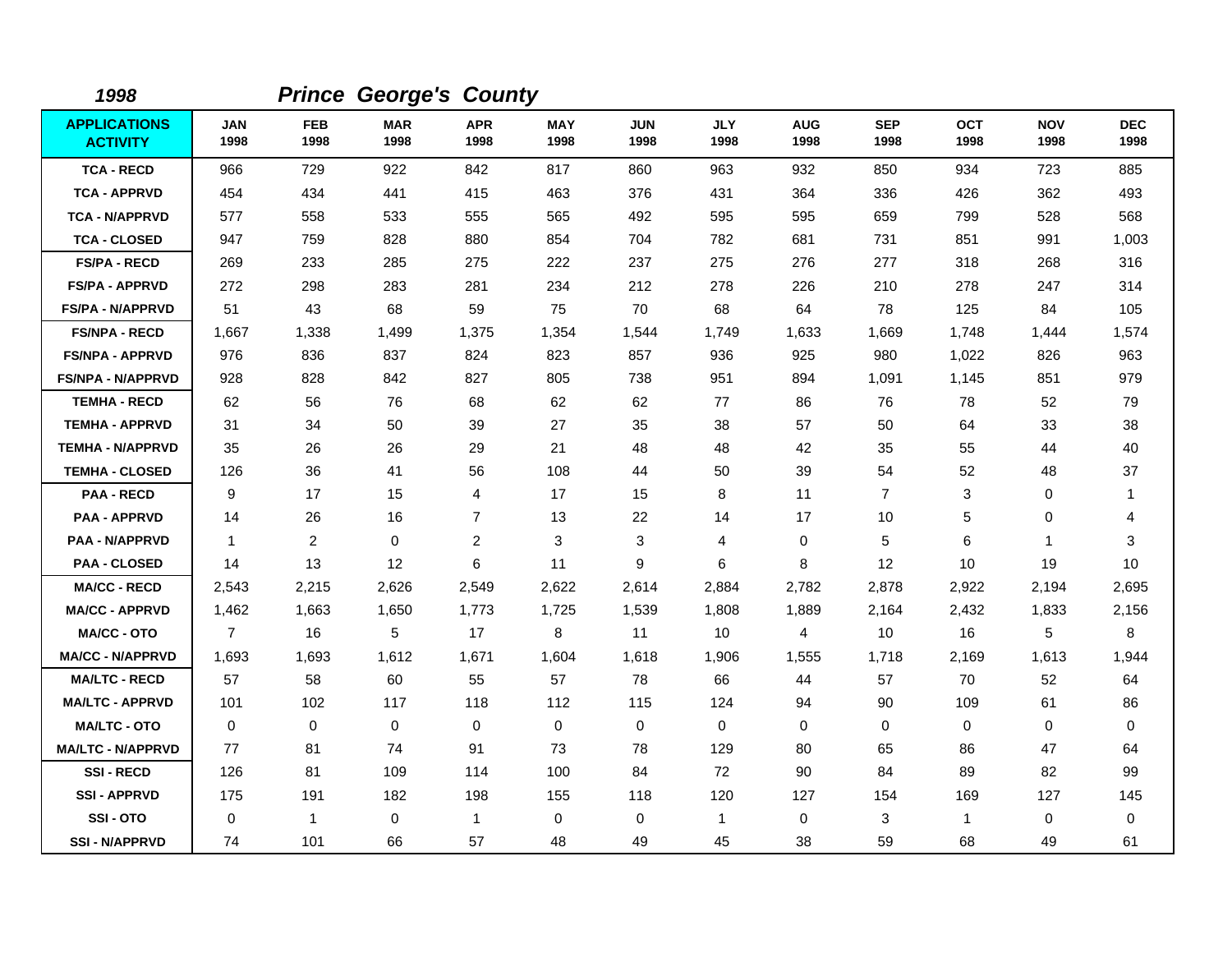| 1998                             |                    |                    | <b>Prince George's County</b> |                    |                    |                    |                    |                    |                    | TCA, TDAP, FS and PAA financial data: (x 1,000) |                    |                    |
|----------------------------------|--------------------|--------------------|-------------------------------|--------------------|--------------------|--------------------|--------------------|--------------------|--------------------|-------------------------------------------------|--------------------|--------------------|
| <b>CASELOAD</b><br><b>COUNTS</b> | <b>JAN</b><br>1998 | <b>FEB</b><br>1998 | <b>MAR</b><br>1998            | <b>APR</b><br>1998 | <b>MAY</b><br>1998 | <b>JUN</b><br>1998 | <b>JLY</b><br>1998 | <b>AUG</b><br>1998 | <b>SEP</b><br>1998 | <b>OCT</b><br>1998                              | <b>NOV</b><br>1998 | <b>DEC</b><br>1998 |
| <b>TCA - CASE/PAID</b>           | 8,039              | 7,872              | 7,612                         | 7,340              | 7,120              | 6.982              | 6,758              | 6,621              | 6.375              | 6,234                                           | 5,814              | 5,571              |
| <b>TCA - ADULT/RECIP</b>         | 6,384              | 6,196              | 5,961                         | 5,678              | 5,470              | 5,311              | 4,966              | 4,988              | 4,738              | 4,558                                           | 4,106              | 3,886              |
| <b>TCA - CHILD/RECIP</b>         | 15,241             | 14,844             | 14,546                        | 14,144             | 13,629             | 13,380             | 12,711             | 12,683             | 12,124             | 11,890                                          | 11,030             | 10,609             |
| <b>TCA - TOTAL/RECIP</b>         | 21,625             | 21,040             | 20,507                        | 19,822             | 19,099             | 18,691             | 17,677             | 17,671             | 16,862             | 16,448                                          | 15,136             | 14,495             |
| <b>TCA - NET/EXPEND</b>          | \$2,502.2          | \$2,447.7          | \$2,417.8                     | \$2,213.0          | \$2,219.8          | \$2,127.5          | \$2,109.7          | \$2,053.6          | \$1.965.7          | \$1.962.5                                       | \$1,793.7          | \$1,723.1          |
| <b>FS/PA - H/HOLD CERT</b>       | 7,638              | 7,589              | 7,365                         | 7,136              | 6,909              | 6,753              | 6,612              | 6,437              | 6,342              | 6,190                                           | 5,995              | 5,700              |
| <b>FS/PA - H/HOLD PART</b>       | 7,620              | 7,579              | 7,356                         | 7,115              | 6,887              | 6,732              | 6,601              | 6,423              | 6,325              | 6.171                                           | 5,983              | 5,688              |
| <b>FS/PA - INDVD PART</b>        | 18,940             | 18,680             | 18,222                        | 17,514             | 16,826             | 16,388             | 16,034             | 15,605             | 14,379             | 14,904                                          | 14,027             | 13,069             |
| <b>FS/NPA - H/HOLD CERT</b>      | 8,363              | 8,241              | 8,285                         | 8,253              | 8,261              | 8,286              | 8,234              | 8,145              | 8,112              | 8,112                                           | 7,822              | 7,767              |
| <b>FS/NPA - H/HOLD PART</b>      | 8,318              | 8,211              | 8,254                         | 8,212              | 8,233              | 8,237              | 8,183              | 8,113              | 8,054              | 8,054                                           | 7,781              | 7,722              |
| <b>FS/NPA - INDVD PART</b>       | 22,675             | 22,442             | 22,289                        | 22,329             | 22,598             | 22,680             | 22,398             | 22,083             | 21,852             | 21,941                                          | 21,557             | 21,453             |
| <b>FS/TOTAL - ISSUED</b>         | \$3,250.2          | \$3,221.2          | \$3,158.9                     | \$3,096.7          | \$3,044.3          | \$3,010.8          | \$2,948.4          | \$2,859.5          | \$2,813.2          | \$2,895.7                                       | \$2,772.5          | \$2,680.2          |
| <b>GPA/PW - CASE/PAID</b>        | 0                  | 0                  | $\Omega$                      | 0                  | 0                  | $\mathbf 0$        | 0                  | $\mathbf 0$        | $\Omega$           | $\mathbf 0$                                     | 0                  | $\mathbf 0$        |
| <b>TEMHA - CASE/PAID</b>         | 585                | 602                | 625                           | 602                | 554                | 554                | 544                | 582                | 604                | 618                                             | 587                | 573                |
| <b>TEMHA - RECIP</b>             | 583                | 598                | 621                           | 595                | 551                | 549                | 545                | 579                | 602                | 617                                             | 586                | 577                |
| <b>TEMHA - NET/EXPEND</b>        | \$18.5             | \$9.0              | \$16.7                        | \$65.5             | \$81.6             | $(\$45.0)$         | \$111.5            | \$46.1             | \$56.5             | \$46.2                                          | \$7.6              | \$34.1             |
| <b>PAA - CASE/PAID</b>           | 325                | 344                | 335                           | 339                | 340                | 340                | 382                | 380                | 372                | 367                                             | 358                | 362                |
| <b>PAA - RECIP</b>               | 325                | 344                | 335                           | 339                | 340                | 340                | 382                | 378                | 372                | 367                                             | 358                | 362                |
| <b>PAA - NET/EXPEND</b>          | \$40.8             | \$43.4             | \$42.8                        | \$42.9             | \$41.3             | \$43.8             | \$44.0             | \$45.7             | \$44.3             | \$43.7                                          | \$42.8             | \$43.7             |
| <b>MA\CC - CUC</b>               | 11,657             | 12,794             | 12,091                        | 13,335             | 12,877             | 13,818             | 13,432             | 13,977             | 15,505             | 15,369                                          | 16,458             | 15,899             |
| <b>MA\CC - SPEND DOWN</b>        | 129                | 179                | 155                           | 225                | 190                | 244                | 183                | 176                | 228                | 170                                             | 207                | 120                |
| <b>MAILTC - CUC</b>              | 1,694              | 1,769              | 1,706                         | 1,781              | 1,712              | 1,795              | 1,804              | 1,823              | 1,870              | 1,840                                           | 1,857              | 1,786              |
| <b>MA\LTC - SPEND DOWN</b>       | $\mathbf{0}$       | 0                  | 0                             | 0                  | 0                  | 0                  | $\mathbf 0$        | 0                  | 0                  | $\mathbf 0$                                     | 0                  | 0                  |
| SSI-CUC                          | 12,261             | 12,388             | 12,265                        | 12,393             | 11,991             | 11,950             | 11,356             | 11,369             | 11,480             | 11,491                                          | 11,541             | 11,590             |
| <b>TCA - RECONS</b>              | 1,085              | 929                | 1,006                         | 970                | 936                | 718                | 815                | 850                | 922                | 1,051                                           | 934                | 955                |
| <b>PAA - RECONS</b>              | 4                  | $\overline{2}$     | $\Omega$                      | 3                  | $\mathbf{1}$       | 0                  | $\mathbf{1}$       | $\overline{2}$     | $\mathbf 1$        | $\mathbf{1}$                                    | $\mathbf{1}$       | $\overline{2}$     |
| <b>PA/FS - RECONS</b>            | 1,177              | 1,007              | 1,063                         | 1,078              | 1,004              | 807                | 846                | 850                | 938                | 1,119                                           | 1,037              | 967                |
| <b>NPA/FS - RECONS</b>           | 763                | 679                | 692                           | 673                | 741                | 594                | 609                | 612                | 766                | 838                                             | 764                | 864                |
| <b>MA/CC - RECONS</b>            | 548                | 531                | 601                           | 684                | 539                | 545                | 663                | 581                | 647                | 737                                             | 748                | 771                |
| <b>MA/LTC - RECONS</b>           | 20                 | 16                 | 25                            | 33                 | 13                 | 19                 | 27                 | 26                 | 17                 | 19                                              | 47                 | 31                 |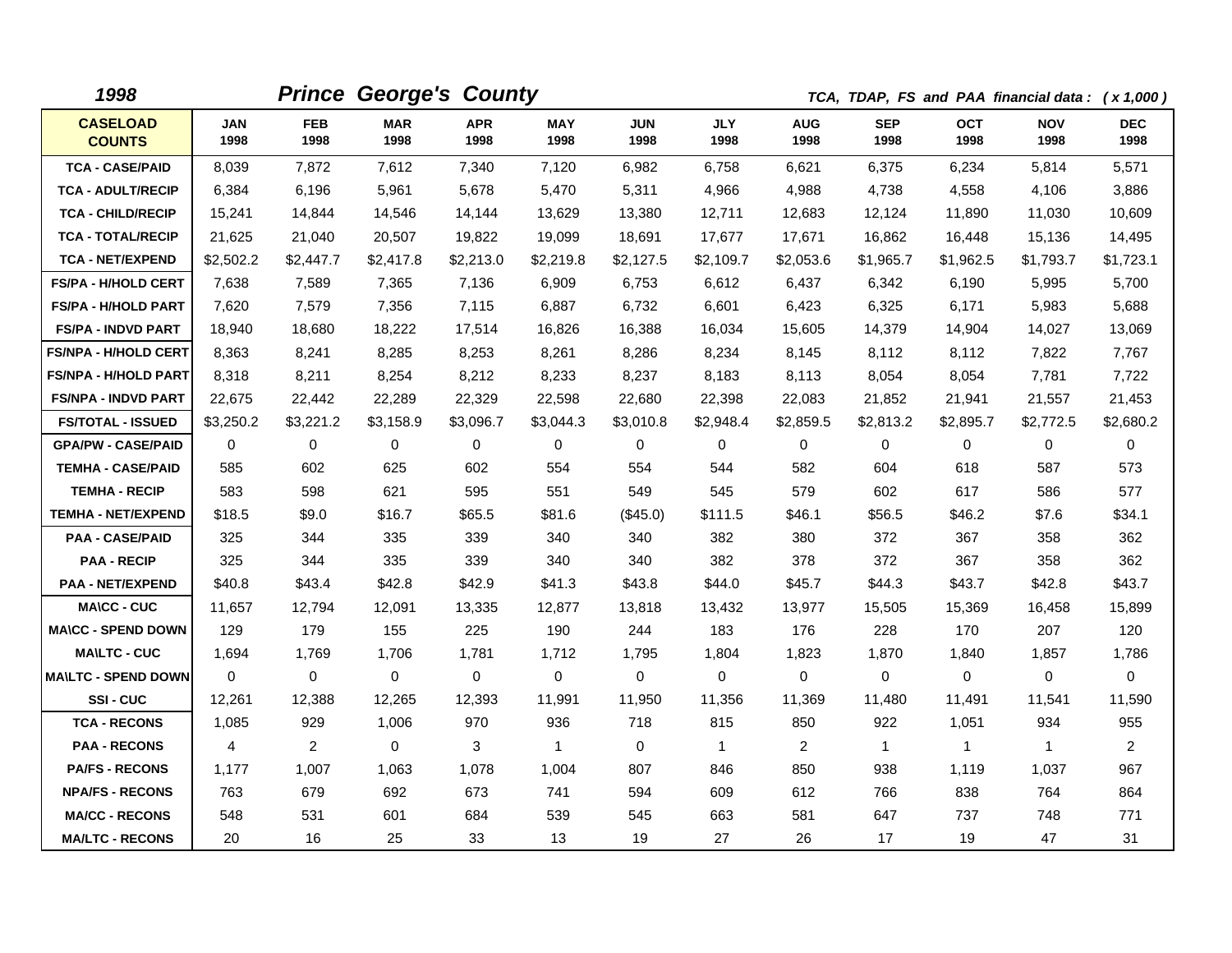| 1999                                   |                    |                    | <b>Prince George's County</b> |                    |                    |                    |                      |                    |                    |                    |                    |                    |
|----------------------------------------|--------------------|--------------------|-------------------------------|--------------------|--------------------|--------------------|----------------------|--------------------|--------------------|--------------------|--------------------|--------------------|
| <b>APPLICATIONS</b><br><b>ACTIVITY</b> | <b>JAN</b><br>1999 | <b>FEB</b><br>1999 | <b>MAR</b><br>1999            | <b>APR</b><br>1999 | <b>MAY</b><br>1999 | <b>JUN</b><br>1999 | <b>JLY</b><br>1999   | <b>AUG</b><br>1999 | <b>SEP</b><br>1999 | <b>OCT</b><br>1999 | <b>NOV</b><br>1999 | <b>DEC</b><br>1999 |
| <b>TCA - RECD</b>                      | 864                | 662                | 717                           | 733                | 556                | 816                | 1,234                | 1,140              | 1,025              | 1,112              | 872                | 716                |
| <b>TCA - APPRVD</b>                    | 504                | 344                | 323                           | 322                | 274                | 241                | 412                  | 350                | 370                | 441                | 354                | 326                |
| <b>TCA - N/APPRVD</b>                  | 572                | 516                | 501                           | 466                | 477                | 545                | 964                  | 814                | 854                | 975                | 760                | 649                |
| <b>TCA - CLOSED</b>                    | 955                | 649                | 627                           | 818                | 618                | 494                | 768                  | 678                | 649                | 558                | 471                | 403                |
| <b>FS/PA - RECD</b>                    | 342                | 238                | 268                           | 292                | 271                | 238                | 381                  | 325                | 345                | 324                | 271                | 226                |
| <b>FS/PA - APPRVD</b>                  | 308                | 231                | 217                           | 213                | 226                | 110                | 273                  | 253                | 243                | 305                | 217                | 213                |
| <b>FS/PA - N/APPRVD</b>                | 94                 | 91                 | 90                            | 103                | 119                | 135                | 198                  | 213                | 165                | 240                | 192                | 176                |
| <b>FS/NPA - RECD</b>                   | 1,707              | 1,368              | 1,497                         | 1,469              | 1,348              | 1,415              | 1,663                | 1,622              | 1,651              | 1,545              | 1,436              | 1,200              |
| <b>FS/NPA - APPRVD</b>                 | 1,004              | 903                | 666                           | 757                | 726                | 320                | 591                  | 503                | 537                | 804                | 727                | 604                |
| <b>FS/NPA - N/APPRVD</b>               | 976                | 895                | 961                           | 1,049              | 963                | 1,003              | 1,314                | 1,311              | 1,341              | 1,684              | 1,491              | 1,313              |
| <b>TEMHA - RECD</b>                    | 65                 | 67                 | 71                            | 69                 | 55                 | 70                 | 69                   | 70                 | 71                 | 73                 | 59                 | 32                 |
| <b>TEMHA - APPRVD</b>                  | 41                 | 45                 | 53                            | 43                 | 31                 | 30                 | 45                   | 21                 | 45                 | 47                 | 40                 | 21                 |
| <b>TEMHA - N/APPRVD</b>                | 50                 | 36                 | 35                            | 37                 | 33                 | 26                 | 42                   | 34                 | 55                 | 48                 | 54                 | 29                 |
| <b>TEMHA - CLOSED</b>                  | 68                 | 51                 | 62                            | 47                 | 55                 | 47                 | 54                   | 34                 | 36                 | 86                 | 47                 | 40                 |
| <b>PAA - RECD</b>                      | $\overline{c}$     | 2                  | 3                             | $\overline{2}$     | 6                  | 4                  | $\overline{c}$       | 6                  | 12                 | 8                  | $\mathbf 1$        | $\mathbf{1}$       |
| <b>PAA - APPRVD</b>                    | 9                  | $\mathbf{3}$       | 12                            | $\overline{7}$     | 11                 | 9                  | $\overline{2}$       | 10                 | 15                 | 14                 | $\sqrt{5}$         | 15                 |
| PAA - N/APPRVD                         | 5                  | $\overline{c}$     | 8                             | 6                  | $\overline{c}$     | 5                  | $\overline{2}$       | $\mathbf{1}$       | $\mathbf{1}$       | $\mathbf{1}$       | 3                  | $\mathbf{1}$       |
| <b>PAA - CLOSED</b>                    | 9                  | 12                 | 14                            | 10                 | 17                 | 5                  | $\blacktriangleleft$ | 10                 | 13                 | 3                  | 4                  | 6                  |
| <b>MA/CC - RECD</b>                    | 2,771              | 2,729              | 3,171                         | 3,301              | 2,931              | 3,150              | 3,765                | 3,762              | 3,493              | 3,344              | 2,953              | 2,606              |
| <b>MA/CC - APPRVD</b>                  | 2,383              | 2,269              | 2,360                         | 2,515              | 2,269              | 2,277              | 2,573                | 2,450              | 2,342              | 2,437              | 2,048              | 2,157              |
| <b>MA/CC - OTO</b>                     | 8                  | 13                 | 13                            | 14                 | 12                 | 10                 | 24                   | 8                  | 14                 | 11                 | 17                 | 10                 |
| <b>MA/CC - N/APPRVD</b>                | 1,796              | 1,808              | 1,943                         | 2,007              | 1,805              | 1,846              | 2,525                | 1,872              | 2,115              | 2,306              | 2,000              | 2,312              |
| <b>MA/LTC - RECD</b>                   | 63                 | 69                 | 79                            | 68                 | 55                 | 57                 | 68                   | 68                 | 94                 | 63                 | 69                 | 50                 |
| <b>MA/LTC - APPRVD</b>                 | 86                 | 113                | 130                           | 89                 | 83                 | 118                | 83                   | 52                 | 119                | 69                 | 70                 | 63                 |
| <b>MA/LTC - OTO</b>                    | $\Omega$           | $\mathbf 0$        | 0                             | $\Omega$           | 0                  | $\mathbf 0$        | $\Omega$             | $\mathbf 0$        | $\mathbf 0$        | $\Omega$           | $\mathbf 0$        | 0                  |
| <b>MA/LTC - N/APPRVD</b>               | 85                 | 94                 | 97                            | 90                 | 79                 | 75                 | 78                   | 60                 | 119                | 86                 | 78                 | 100                |
| <b>SSI-RECD</b>                        | 90                 | 91                 | 103                           | 98                 | 70                 | 70                 | 86                   | 79                 | 72                 | 80                 | 65                 | 66                 |
| <b>SSI - APPRVD</b>                    | 135                | 151                | 142                           | 123                | 114                | 112                | 116                  | 117                | 132                | 140                | 104                | 103                |
| SSI-OTO                                | 0                  | 2                  | 3                             | $\mathbf 0$        | 1                  | $\mathbf{1}$       | $\mathbf{1}$         | 0                  | $\mathbf 0$        | $\overline{2}$     | $\mathbf 0$        | 0                  |
| <b>SSI - N/APPRVD</b>                  | 53                 | 71                 | 67                            | 56                 | 61                 | 40                 | 40                   | 37                 | 45                 | 41                 | 35                 | 42                 |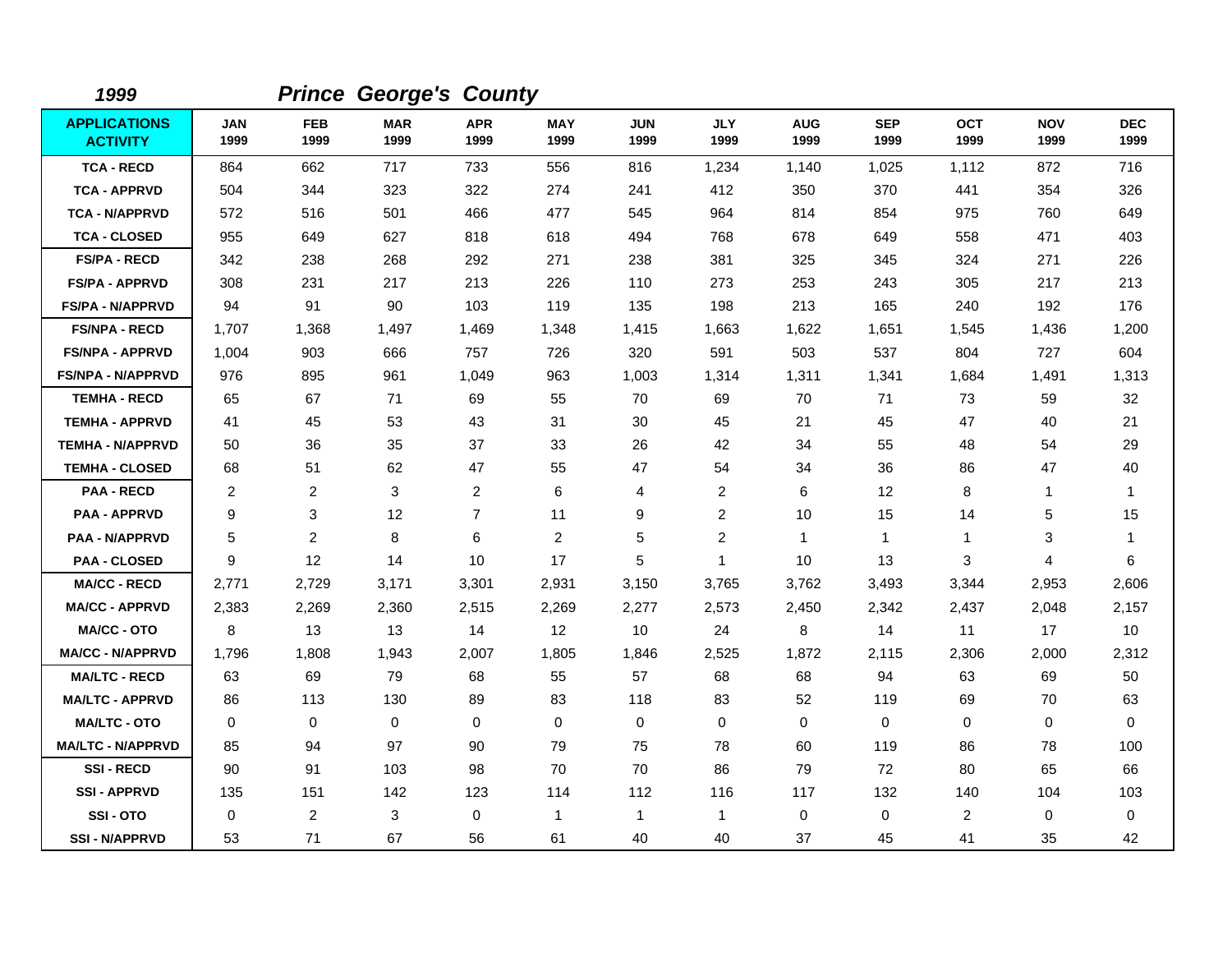| 1999                             |                    |                    | <b>Prince George's County</b> |                    |                    |                    |                    |                    |                    |                    | TCA, TDAP, FS and PAA financial data: (x 1,000) |                    |
|----------------------------------|--------------------|--------------------|-------------------------------|--------------------|--------------------|--------------------|--------------------|--------------------|--------------------|--------------------|-------------------------------------------------|--------------------|
| <b>CASELOAD</b><br><b>COUNTS</b> | <b>JAN</b><br>1999 | <b>FEB</b><br>1999 | <b>MAR</b><br>1999            | <b>APR</b><br>1999 | <b>MAY</b><br>1999 | <b>JUN</b><br>1999 | <b>JLY</b><br>1999 | <b>AUG</b><br>1999 | <b>SEP</b><br>1999 | <b>OCT</b><br>1999 | <b>NOV</b><br>1999                              | <b>DEC</b><br>1999 |
| <b>TCA - CASE/PAID</b>           | 5,277              | 5,102              | 4,862                         | 4,542              | 4,383              | 4.189              | 3,982              | 3,797              | 3.676              | 3,652              | 3,594                                           | 3,592              |
| <b>TCA - ADULT/RECIP</b>         | 3,615              | 3,448              | 3,222                         | 2,946              | 2,782              | 2,609              | 2,479              | 2,308              | 2,193              | 2,179              | 2,122                                           | 2,081              |
| <b>TCA - CHILD/RECIP</b>         | 10,044             | 9,666              | 9,287                         | 8,714              | 8,232              | 8,046              | 7,511              | 7,189              | 6,938              | 6,925              | 6,741                                           | 6,832              |
| <b>TCA - TOTAL/RECIP</b>         | 13,659             | 13,114             | 12,509                        | 11,660             | 11,014             | 10,655             | 9,990              | 9,497              | 9,131              | 9,104              | 8,863                                           | 8,913              |
| <b>TCA - NET/EXPEND</b>          | \$1,628.2          | \$1,527.5          | \$1,576.4                     | \$1,373.1          | \$1,327.2          | \$1,236.7          | \$1,225.8          | \$1,045.7          | \$1,072.0          | \$1,116.4          | \$1,117.1                                       | \$1,116.2          |
| <b>FS/PA - H/HOLD CERT</b>       | 5,425              | 5,305              | 5,176                         | 4,886              | 4,692              | 4,468              | 4,201              | 3,974              | 3,729              | 3,627              | 3,576                                           | 3,549              |
| <b>FS/PA - H/HOLD PART</b>       | 5,409              | 5,289              | 5,161                         | 4,873              | 4,673              | 4,453              | 4,187              | 3,959              | 3,711              | 3,613              | 3,563                                           | 3,538              |
| <b>FS/PA - INDVD PART</b>        | 12,277             | 11.814             | 11,581                        | 10,609             | 10,021             | 9,541              | 8.871              | 8,144              | 7,514              | 7,349              | 7,228                                           | 7,118              |
| <b>FS/NPA - H/HOLD CERT</b>      | 7,516              | 7,397              | 6,966                         | 6,758              | 6,350              | 5,811              | 5,385              | 5,022              | 4,615              | 4,653              | 4,597                                           | 4,407              |
| <b>FS/NPA - H/HOLD PART</b>      | 7,488              | 7,349              | 6,933                         | 6,723              | 6,318              | 5,772              | 5,339              | 4,986              | 4,573              | 4,613              | 4,556                                           | 4,369              |
| <b>FS/NPA - INDVD PART</b>       | 20,738             | 20,431             | 19,164                        | 18,673             | 17,631             | 16,026             | 14,788             | 13,894             | 12,601             | 12,591             | 12,351                                          | 11,941             |
| <b>FS/TOTAL - ISSUED</b>         | \$2,541.1          | \$2,483.0          | \$2,358.3                     | \$2,234.6          | \$2,093.4          | \$1,924.3          | \$1,774.0          | \$1,647.5          | \$1,497.1          | \$1,503.1          | \$1,461.4                                       | \$1,418.3          |
| <b>GPA/PW - CASE/PAID</b>        | $\Omega$           | $\Omega$           | 0                             | $\Omega$           | 0                  | $\Omega$           | 0                  | $\Omega$           | 0                  | $\Omega$           | 0                                               | 0                  |
| <b>TEMHA - CASE/PAID</b>         | 559                | 567                | 555                           | 555                | 517                | 483                | 524                | 482                | 506                | 498                | 482                                             | 565                |
| <b>TEMHA - RECIP</b>             | 556                | 567                | 554                           | 553                | 518                | 481                | 529                | 481                | 510                | 492                | 483                                             | 561                |
| <b>TEMHA - NET/EXPEND</b>        | \$52.9             | \$34.2             | \$26.5                        | \$30.1             | \$55.8             | \$60.9             | \$5.7              | \$23.9             | \$5.1              | \$47.9             | \$45.3                                          | \$43.0             |
| <b>PAA - CASE/PAID</b>           | 372                | 357                | 371                           | 371                | 372                | 365                | 392                | 376                | 378                | 392                | 389                                             | 410                |
| <b>PAA - RECIP</b>               | 372                | 357                | 371                           | 371                | 370                | 365                | 392                | 376                | 378                | 392                | 389                                             | 410                |
| <b>PAA - NET/EXPEND</b>          | \$43.8             | \$43.8             | \$44.1                        | \$44.2             | \$44.2             | \$44.0             | \$45.3             | \$43.2             | \$41.9             | \$46.6             | \$45.3                                          | \$42.4             |
| <b>MA\CC - CUC</b>               | 16,797             | 18,209             | 17,713                        | 19,468             | 19,037             | 20,865             | 20,641             | 21,173             | 22,871             | 21,870             | 23,248                                          | 22,191             |
| <b>MA\CC - SPEND DOWN</b>        | 129                | 176                | 151                           | 188                | 145                | 177                | 142                | 126                | 162                | 129                | 166                                             | 119                |
| <b>MA\LTC - CUC</b>              | 1,793              | 1,868              | 1,820                         | 1,826              | 1,769              | 1,821              | 1,764              | 1,690              | 1,763              | 1,689              | 1,724                                           | 1,601              |
| <b>MAILTC - SPEND DOWN</b>       | $\Omega$           | 0                  | 0                             | $\Omega$           | 0                  | 0                  | 0                  | 0                  | $\Omega$           | 0                  | 0                                               | 0                  |
| SSI-CUC                          | 11,653             | 11,760             | 11,696                        | 11,263             | 11,159             | 10,946             | 10,972             | 11,022             | 11,030             | 11,089             | 11,124                                          | 10,989             |
| <b>TCA - RECONS</b>              | 952                | 955                | 896                           | 830                | 537                | 475                | 665                | 598                | 530                | 511                | 422                                             | 326                |
| <b>PAA - RECONS</b>              | 4                  | $\overline{4}$     | $\Omega$                      | 3                  | $\overline{2}$     | $\Omega$           | $\mathbf{1}$       | $\mathbf{1}$       | $\Omega$           | $\mathbf{1}$       | $\mathbf{1}$                                    | $\Omega$           |
| <b>PA/FS - RECONS</b>            | 971                | 975                | 929                           | 845                | 627                | 501                | 668                | 625                | 550                | 575                | 524                                             | 457                |
| <b>NPA/FS - RECONS</b>           | 929                | 928                | 784                           | 838                | 648                | 504                | 632                | 576                | 531                | 512                | 534                                             | 489                |
| <b>MA/CC - RECONS</b>            | 715                | 780                | 733                           | 980                | 935                | 1,279              | 1,188              | 1,257              | 1,186              | 1,097              | 1,096                                           | 943                |
| <b>MA/LTC - RECONS</b>           | 15                 | 22                 | 18                            | 47                 | 26                 | 38                 | 31                 | 28                 | 34                 | 31                 | 29                                              | 23                 |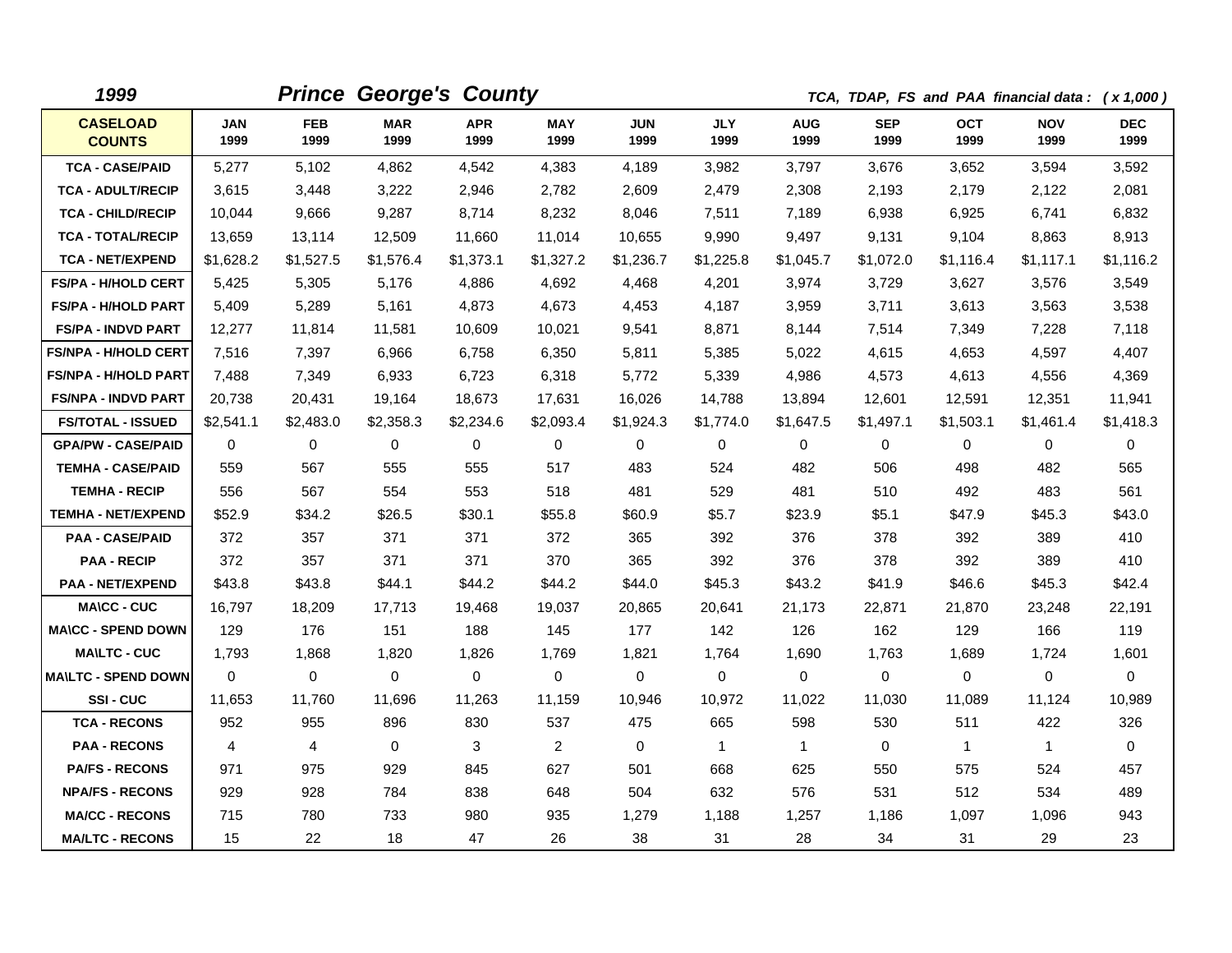| 2000                                   |                    |                    | <b>Prince George's County</b> |                    |                    |                    |                    |                    |                    |                    |                    |                    |
|----------------------------------------|--------------------|--------------------|-------------------------------|--------------------|--------------------|--------------------|--------------------|--------------------|--------------------|--------------------|--------------------|--------------------|
| <b>APPLICATIONS</b><br><b>ACTIVITY</b> | <b>JAN</b><br>2000 | <b>FEB</b><br>2000 | <b>MAR</b><br>2000            | <b>APR</b><br>2000 | <b>MAY</b><br>2000 | <b>JUN</b><br>2000 | <b>JLY</b><br>2000 | <b>AUG</b><br>2000 | <b>SEP</b><br>2000 | <b>OCT</b><br>2000 | <b>NOV</b><br>2000 | <b>DEC</b><br>2000 |
| <b>TCA - RECD</b>                      | 750                | 812                | 669                           | 354                | 406                | 425                | 470                | 551                | 473                | 417                | 377                | 323                |
| <b>TCA - APPRVD</b>                    | 280                | 283                | 281                           | 162                | 172                | 183                | 144                | 217                | 203                | 203                | 212                | 240                |
| <b>TCA - N/APPRVD</b>                  | 821                | 804                | 608                           | 398                | 324                | 370                | 352                | 484                | 485                | 372                | 317                | 408                |
| <b>TCA - CLOSED</b>                    | 385                | 304                | 275                           | 292                | 232                | 164                | 179                | 178                | 278                | 288                | 288                | 263                |
| <b>FS/PA - RECD</b>                    | 241                | 244                | 249                           | 177                | 207                | 199                | 190                | 248                | 233                | 199                | 209                | 221                |
| <b>FS/PA - APPRVD</b>                  | 233                | 228                | 224                           | 147                | 165                | 191                | 194                | 195                | 191                | 181                | 193                | 321                |
| <b>FS/PA - N/APPRVD</b>                | 183                | 215                | 211                           | 150                | 140                | 204                | 156                | 175                | 170                | 149                | 162                | 204                |
| <b>FS/NPA - RECD</b>                   | 1,310              | 1,358              | 1,498                         | 1,207              | 1,193              | 1,262              | 1,287              | 1,534              | 1,361              | 1,262              | 1,102              | 989                |
| <b>FS/NPA - APPRVD</b>                 | 614                | 623                | 736                           | 485                | 497                | 597                | 532                | 767                | 691                | 576                | 591                | 496                |
| <b>FS/NPA - N/APPRVD</b>               | 1,512              | 1,404              | 1,406                         | 1,037              | 1,101              | 1,189              | 1,002              | 1,398              | 1,362              | 1,170              | 1,171              | 1,280              |
| <b>TEMHA - RECD</b>                    | 50                 | 58                 | 67                            | 59                 | 60                 | 54                 | 47                 | 61                 | 49                 | 46                 | 40                 | 37                 |
| <b>TEMHA - APPRVD</b>                  | 29                 | 35                 | 34                            | 27                 | 24                 | 40                 | 24                 | 48                 | 32                 | 29                 | 6                  | 25                 |
| <b>TEMHA - N/APPRVD</b>                | 29                 | 32                 | 37                            | 36                 | 49                 | 47                 | 32                 | 37                 | 26                 | 22                 | 21                 | 42                 |
| <b>TEMHA - CLOSED</b>                  | 73                 | 42                 | 40                            | 44                 | 36                 | 56                 | 42                 | 42                 | 34                 | 49                 | 31                 | 19                 |
| <b>PAA - RECD</b>                      | $\overline{c}$     | 12                 | 5                             | $\mathbf 1$        | 6                  | 8                  | $12 \overline{ }$  | 8                  | 14                 | 6                  | 4                  | 6                  |
| <b>PAA - APPRVD</b>                    | 9                  | 10                 | 12                            | 5                  | 6                  | 16                 | $12 \,$            | 14                 | 12                 | $\overline{7}$     | 3                  | 12                 |
| <b>PAA - N/APPRVD</b>                  | 4                  | 0                  | 6                             | 5                  | $\overline{c}$     | $\overline{7}$     | 4                  | 3                  | 4                  | 2                  | 3                  | 0                  |
| <b>PAA - CLOSED</b>                    | 6                  | $\overline{7}$     | 8                             | $\overline{7}$     | 11                 | 6                  | 18                 | 9                  | 5                  | 9                  | 10                 | 4                  |
| <b>MA/CC - RECD</b>                    | 2,869              | 3,275              | 3,147                         | 2,620              | 2,764              | 3,199              | 2,892              | 3,234              | 3,344              | 3,138              | 2,523              | 2,361              |
| <b>MA/CC - APPRVD</b>                  | 2,759              | 2,905              | 2,937                         | 2,256              | 2,460              | 3,035              | 2,911              | 3,351              | 2,488              | 2,457              | 2,238              | 2,201              |
| <b>MA/CC - OTO</b>                     | 15                 | 17                 | 23                            | 14                 | 15                 | 15                 | 8                  | 24                 | 28                 | 5                  | 4                  | 12                 |
| <b>MA/CC - N/APPRVD</b>                | 2,724              | 2,865              | 2,530                         | 2,360              | 2,942              | 2,776              | 2,243              | 2,369              | 1,793              | 1,452              | 1,595              | 1,697              |
| <b>MA/LTC - RECD</b>                   | 72                 | 74                 | 138                           | 66                 | 57                 | 103                | 80                 | 95                 | 103                | 71                 | 74                 | 92                 |
| <b>MA/LTC - APPRVD</b>                 | 94                 | 110                | 145                           | 66                 | 80                 | 165                | 106                | 120                | 166                | 118                | 106                | 101                |
| <b>MA/LTC - OTO</b>                    | $\Omega$           | $\mathbf 0$        | $\mathbf 0$                   | $\Omega$           | 0                  | $\mathbf 0$        | $\mathbf 0$        | 0                  | $\mathbf 0$        | $\mathbf{0}$       | $\mathbf 0$        | 0                  |
| <b>MA/LTC - N/APPRVD</b>               | 85                 | 101                | 138                           | 110                | 106                | 109                | 104                | 119                | 138                | 105                | 117                | 94                 |
| <b>SSI-RECD</b>                        | 81                 | 64                 | 116                           | 78                 | 72                 | 85                 | 55                 | 81                 | 60                 | 63                 | 47                 | 59                 |
| <b>SSI-APPRVD</b>                      | 142                | 145                | 164                           | 147                | 128                | 150                | 114                | 175                | 154                | 131                | 109                | 105                |
| SSI-OTO                                | 0                  | 4                  | $\mathbf 0$                   | $\mathbf 0$        | $\overline{c}$     | $\overline{2}$     | 0                  | 1                  | $\mathbf 0$        | $\mathbf 0$        | $\mathbf 0$        | 0                  |
| <b>SSI - N/APPRVD</b>                  | 44                 | 71                 | 75                            | 62                 | 57                 | 61                 | 48                 | 68                 | 49                 | 43                 | 42                 | 30                 |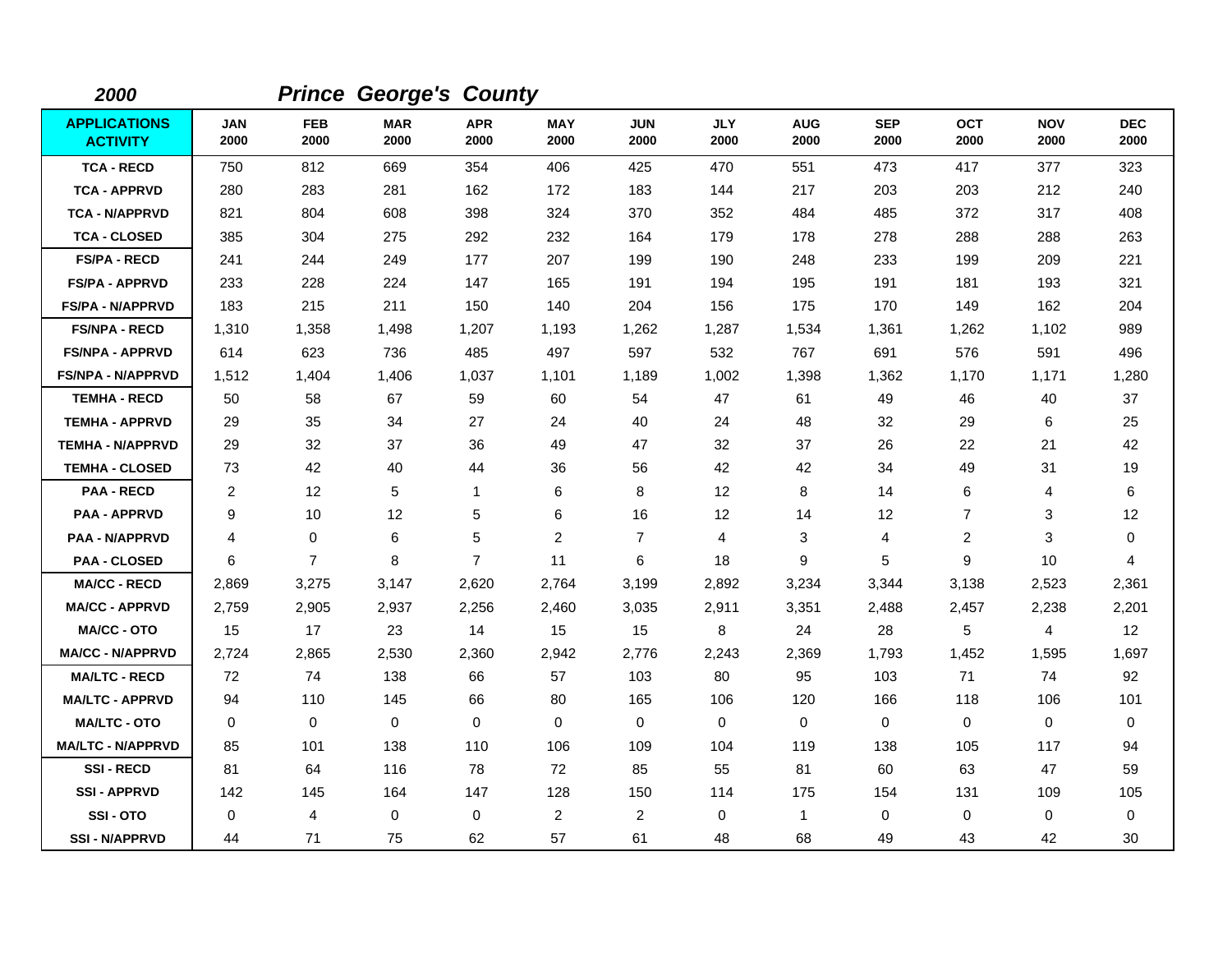| 2000                             |              |                    | <b>Prince George's County</b> |                    |             |                    |                    |                    | TCA, TDAP, FS and PAA financial data: (x 1,000) |                    |                    |                    |
|----------------------------------|--------------|--------------------|-------------------------------|--------------------|-------------|--------------------|--------------------|--------------------|-------------------------------------------------|--------------------|--------------------|--------------------|
| <b>CASELOAD</b><br><b>COUNTS</b> | JAN<br>2000  | <b>FEB</b><br>2000 | <b>MAR</b><br>2000            | <b>APR</b><br>2000 | MAY<br>2000 | <b>JUN</b><br>2000 | <b>JLY</b><br>2000 | <b>AUG</b><br>2000 | <b>SEP</b><br>2000                              | <b>OCT</b><br>2000 | <b>NOV</b><br>2000 | <b>DEC</b><br>2000 |
| <b>TCA - CASE/PAID</b>           | 3,569        | 3,595              | 3,592                         | 3,418              | 3,383       | 3,449              | 3,426              | 3,544              | 3,471                                           | 3,447              | 3,414              | 3,514              |
| <b>TCA - ADULT/RECIP</b>         | 2,055        | 2,086              | 2,126                         | 1,935              | 1,893       | 1,971              | 1,941              | 2,088              | 2,009                                           | 2,012              | 1,974              | 2,049              |
| <b>TCA - CHILD/RECIP</b>         | 6,808        | 6,807              | 6,800                         | 6,434              | 6,317       | 6,492              | 6,372              | 6,608              | 6,405                                           | 6,329              | 6,322              | 6,467              |
| <b>TCA - TOTAL/RECIP</b>         | 8,863        | 8,893              | 8,926                         | 8,369              | 8,210       | 8,463              | 8,313              | 8,696              | 8,414                                           | 8,341              | 8,296              | 8,516              |
| <b>TCA - NET/EXPEND</b>          | \$1,094.0    | \$1,101.1          | \$1,054.5                     | \$866.0            | \$1,070.1   | \$1,130.1          | \$937.0            | \$1,028.5          | \$1,020.9                                       | \$1.049.9          | \$1,100.0          | \$1,142.8          |
| <b>FS/PA - H/HOLD CERT</b>       | 3,497        | 3,478              | 3,529                         | 3,423              | 3,394       | 3,372              | 3,356              | 3,314              | 3,245                                           | 3,250              | 3,205              | 3,354              |
| <b>FS/PA - H/HOLD PART</b>       | 3,478        | 3,455              | 3,515                         | 3,404              | 3,376       | 3,360              | 3,343              | 3,296              | 3,229                                           | 3,234              | 3,180              | 3,333              |
| <b>FS/PA - INDVD PART</b>        | 6,914        | 6,834              | 6,929                         | 6,623              | 6,496       | 6,429              | 6,410              | 6,354              | 6,142                                           | 6,076              | 6,057              | 6,552              |
| <b>FS/NPA - H/HOLD CERT</b>      | 4,242        | 4,196              | 4,298                         | 4,180              | 4,018       | 4,009              | 3,928              | 4,089              | 4,024                                           | 3,837              | 3,652              | 3,385              |
| <b>FS/NPA - H/HOLD PART</b>      | 4,195        | 4,158              | 4,261                         | 4,145              | 3,987       | 3,970              | 3,902              | 4,050              | 3,987                                           | 3,805              | 3,612              | 3,357              |
| <b>FS/NPA - INDVD PART</b>       | 11,502       | 11,288             | 11,536                        | 11,243             | 10,779      | 10,765             | 10,603             | 10,964             | 10,788                                          | 10,470             | 15,870             | 9,182              |
| <b>FS/TOTAL - ISSUED</b>         | \$1,367.1    | \$1,346.1          | \$1,375.8                     | \$1,325.4          | \$1,284.6   | \$1,270.5          | \$1,255.9          | \$1,283.5          | \$1,261.2                                       | \$1,249.8          | \$1,189.4          | \$1,201.2          |
| <b>GPA/PW - CASE/PAID</b>        | 0            | 0                  | 0                             | $\mathbf 0$        | 0           | $\mathbf 0$        | 0                  | $\mathbf 0$        | 0                                               | $\mathbf 0$        | 0                  | $\mathbf 0$        |
| <b>TEMHA - CASE/PAID</b>         | 454          | 449                | 419                           | 419                | 414         | 369                | 461                | 360                | 391                                             | 375                | 320                | 351                |
| <b>TEMHA - RECIP</b>             | 446          | 444                | 422                           | 416                | 418         | 367                | 449                | 355                | 384                                             | 371                | 320                | 347                |
| <b>TEMHA - NET/EXPEND</b>        | (\$2.7)      | \$106.1            | \$16.0                        | \$56.7             | \$8.0       | \$48.5             | \$37.2             | (\$6.9)            | \$26.8                                          | \$73.2             | \$31.6             | (\$3,174.0)        |
| <b>PAA - CASE/PAID</b>           | 405          | 414                | 418                           | 411                | 405         | 416                | 430                | 415                | 425                                             | 423                | 420                | 428                |
| <b>PAA - RECIP</b>               | 405          | 414                | 418                           | 411                | 405         | 416                | 430                | 413                | 425                                             | 423                | 420                | 428                |
| <b>PAA - NET/EXPEND</b>          | \$48.1       | \$45.0             | \$48.9                        | \$47.1             | \$46.3      | \$46.5             | \$46.3             | \$49.0             | \$48.3                                          | \$42.8             | \$47.3             | \$47.7             |
| <b>MA\CC - CUC</b>               | 22,832       | 24,840             | 24,026                        | 25,396             | 24,290      | 26,490             | 25,492             | 26,228             | 27,813                                          | 26,876             | 28,506             | 27,579             |
| <b>MA\CC - SPEND DOWN</b>        | 114          | 159                | 133                           | 190                | 142         | 194                | 167                | 151                | 203                                             | 131                | 166                | 129                |
| <b>MA\LTC - CUC</b>              | 1,588        | 1,637              | 1,643                         | 1,669              | 1,573       | 1,687              | 1,655              | 1,669              | 1,777                                           | 1,784              | 1,834              | 1,810              |
| <b>MAILTC - SPEND DOWN</b>       | $\mathbf{0}$ | 0                  | 0                             | 0                  | 0           | 0                  | 0                  | 0                  | $\mathbf 0$                                     | 0                  | 0                  | 0                  |
| SSI-CUC                          | 10,944       | 10,760             | 9,618                         | 9,555              | 9,111       | 9,047              | 9,089              | 9,201              | 9,295                                           | 9,316              | 9,401              | 9,423              |
| <b>TCA - RECONS</b>              | 338          | 244                | 132                           | 90                 | 97          | 127                | 129                | 168                | 238                                             | 202                | 232                | 259                |
| <b>PAA - RECONS</b>              | 6            | 5                  | $\Omega$                      | 6                  | 0           | $\Omega$           | $\overline{2}$     | $\overline{2}$     | $\mathbf{1}$                                    | $\overline{2}$     | $\Omega$           | $\mathbf{1}$       |
| <b>PA/FS - RECONS</b>            | 626          | 587                | 611                           | 438                | 444         | 508                | 477                | 417                | 438                                             | 422                | 438                | 526                |
| <b>NPA/FS - RECONS</b>           | 510          | 571                | 646                           | 461                | 359         | 483                | 414                | 461                | 439                                             | 338                | 345                | 394                |
| <b>MA/CC - RECONS</b>            | 1,020        | 1,256              | 1.424                         | 1,134              | 1,046       | 1,127              | 1,199              | 1,339              | 1,134                                           | 939                | 959                | 1,046              |
| <b>MA/LTC - RECONS</b>           | 25           | 23                 | 33                            | 24                 | 19          | 21                 | 30                 | 25                 | 23                                              | 21                 | 24                 | 26                 |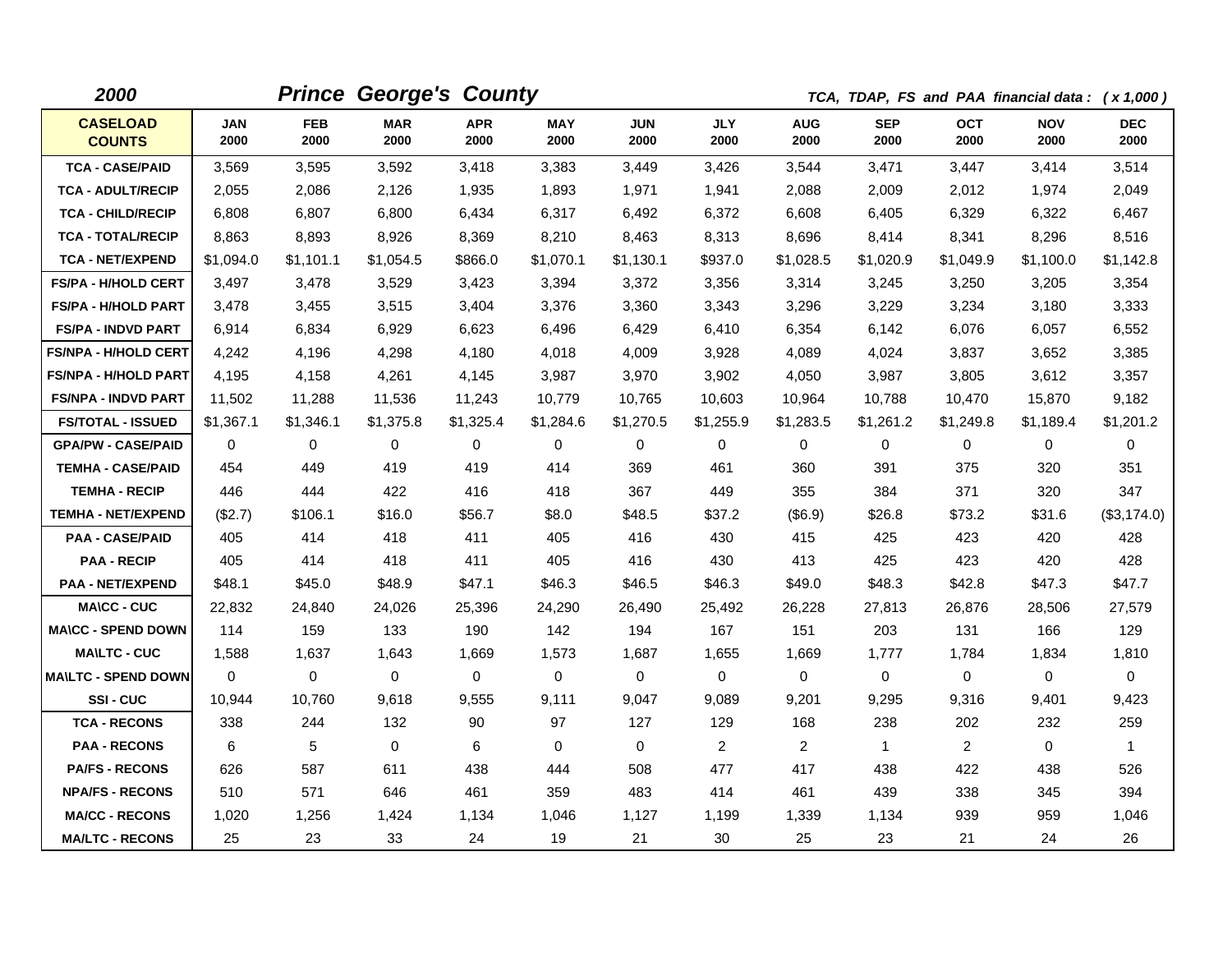| 2001                                   |                    |                    | <b>Prince George's County</b> |                    |                    |                    |                    |                    |                    |                    |                    |                    |
|----------------------------------------|--------------------|--------------------|-------------------------------|--------------------|--------------------|--------------------|--------------------|--------------------|--------------------|--------------------|--------------------|--------------------|
| <b>APPLICATIONS</b><br><b>ACTIVITY</b> | <b>JAN</b><br>2001 | <b>FEB</b><br>2001 | <b>MAR</b><br>2001            | <b>APR</b><br>2001 | <b>MAY</b><br>2001 | <b>JUN</b><br>2001 | <b>JLY</b><br>2001 | <b>AUG</b><br>2001 | <b>SEP</b><br>2001 | <b>OCT</b><br>2001 | <b>NOV</b><br>2001 | <b>DEC</b><br>2001 |
| <b>TCA - RECD</b>                      | 527                | 406                | 403                           | 381                | 435                | 465                | 501                | 541                | 537                | 644                | 510                | 406                |
| <b>TCA - APPRVD</b>                    | 223                | 193                | 292                           | 205                | 202                | 198                | 185                | 274                | 162                | 248                | 242                | 253                |
| <b>TCA - N/APPRVD</b>                  | 345                | 287                | 449                           | 334                | 356                | 366                | 375                | 491                | 351                | 457                | 540                | 486                |
| <b>TCA - CLOSED</b>                    | 383                | 282                | 269                           | 199                | 211                | 202                | 248                | 218                | 235                | 239                | 313                | 223                |
| <b>FS/PA - RECD</b>                    | 294                | 278                | 267                           | 228                | 256                | 277                | 248                | 306                | 254                | 330                | 266                | 220                |
| <b>FS/PA - APPRVD</b>                  | 297                | 293                | 328                           | 244                | 266                | 305                | 291                | 431                | 254                | 388                | 364                | 335                |
| <b>FS/PA - N/APPRVD</b>                | 209                | 193                | 207                           | 190                | 192                | 171                | 200                | 223                | 159                | 221                | 262                | 220                |
| <b>FS/NPA - RECD</b>                   | 1,338              | 1,125              | 1,330                         | 1,264              | 1,441              | 1,292              | 1,462              | 1,546              | 1,549              | 1,932              | 1,465              | 1,227              |
| <b>FS/NPA - APPRVD</b>                 | 528                | 492                | 769                           | 667                | 668                | 653                | 598                | 865                | 593                | 880                | 794                | 782                |
| <b>FS/NPA - N/APPRVD</b>               | 1,177              | 1,089              | 1,429                         | 1,111              | 1,208              | 1,214              | 1,151              | 1,424              | 1,152              | 1,488              | 1,557              | 1,424              |
| <b>TEMHA - RECD</b>                    | 67                 | 52                 | 69                            | 67                 | 60                 | 51                 | 59                 | 99                 | 84                 | 108                | 93                 | 81                 |
| <b>TEMHA - APPRVD</b>                  | 19                 | 31                 | 32                            | 35                 | 28                 | 29                 | 21                 | 31                 | 33                 | 53                 | 28                 | 28                 |
| <b>TEMHA - N/APPRVD</b>                | 43                 | 37                 | 46                            | 54                 | 61                 | 66                 | 65                 | 43                 | 99                 | 81                 | 81                 | 73                 |
| <b>TEMHA - CLOSED</b>                  | 28                 | 36                 | 29                            | 29                 | 26                 | 32                 | 55                 | 19                 | 29                 | 24                 | 29                 | 25                 |
| <b>PAA - RECD</b>                      | $\overline{2}$     | 10                 | $\overline{7}$                | $\overline{7}$     | 8                  | 9                  | 9                  | 11                 | 9                  | $\overline{2}$     | $\mathbf{1}$       | 1                  |
| <b>PAA - APPRVD</b>                    | 8                  | 13                 | 12                            | 6                  | 16                 | 10                 | 12                 | 11                 | 8                  | 10                 | 8                  | 8                  |
| <b>PAA - N/APPRVD</b>                  | 3                  | 2                  | 5                             | $\overline{2}$     | 11                 | $\mathbf{1}$       | 3                  | $\overline{c}$     | $\overline{7}$     | $\overline{2}$     | 0                  | 5                  |
| <b>PAA - CLOSED</b>                    | 11                 | 18                 | 6                             | 11                 | 19                 | 14                 | 19                 | 19                 | 17                 | 14                 | 13                 | 6                  |
| <b>MA/CC - RECD</b>                    | 3,199              | 2,885              | 3,339                         | 3,126              | 3,171              | 3,146              | 3,116              | 3,626              | 3,486              | 3,836              | 3,234              | 2,970              |
| <b>MA/CC - APPRVD</b>                  | 2,603              | 2,547              | 3,030                         | 2,620              | 2,824              | 2,841              | 2,449              | 2,773              | 2,872              | 3,143              | 2,613              | 2,479              |
| <b>MA/CC - OTO</b>                     | 8                  | 9                  | 20                            | 10                 | 17                 | 18                 | 17                 | 14                 | 6                  | 15                 | 16                 | 18                 |
| <b>MA/CC - N/APPRVD</b>                | 1.788              | 1,657              | 1,984                         | 1,598              | 1,887              | 1.768              | 1,620              | 1,732              | 1,746              | 1,821              | 1,760              | 1,507              |
| <b>MA/LTC - RECD</b>                   | 76                 | 94                 | 81                            | 84                 | 86                 | 66                 | 61                 | 73                 | 72                 | 66                 | 68                 | 53                 |
| <b>MA/LTC - APPRVD</b>                 | 110                | 108                | 113                           | 120                | 118                | 98                 | 96                 | 109                | 100                | 94                 | 71                 | 58                 |
| <b>MA/LTC - OTO</b>                    | 0                  | $\mathbf 0$        | $\mathbf 0$                   | 0                  | $\mathbf 0$        | 0                  | $\Omega$           | $\mathbf 0$        | $\mathbf 0$        | $\Omega$           | 0                  | 0                  |
| <b>MA/LTC - N/APPRVD</b>               | 128                | 100                | 125                           | 118                | 126                | 110                | 111                | 111                | 95                 | 96                 | 69                 | 91                 |
| <b>SSI-RECD</b>                        | 73                 | 64                 | 76                            | 62                 | 80                 | 76                 | 54                 | 106                | 82                 | 73                 | 65                 | 42                 |
| <b>SSI-APPRVD</b>                      | 152                | 114                | 163                           | 136                | 184                | 350                | 247                | 254                | 324                | 334                | 141                | 110                |
| SSI-OTO                                | 0                  | $\overline{2}$     | $\mathbf 0$                   | $\overline{2}$     | $\overline{c}$     | $\mathbf{1}$       | $\mathbf{1}$       | $\mathbf{1}$       | $\mathbf{1}$       | $\overline{2}$     | 0                  | $\mathbf{1}$       |
| <b>SSI - N/APPRVD</b>                  | 50                 | 36                 | 45                            | 53                 | 63                 | 132                | 80                 | 90                 | 124                | 91                 | 58                 | 37                 |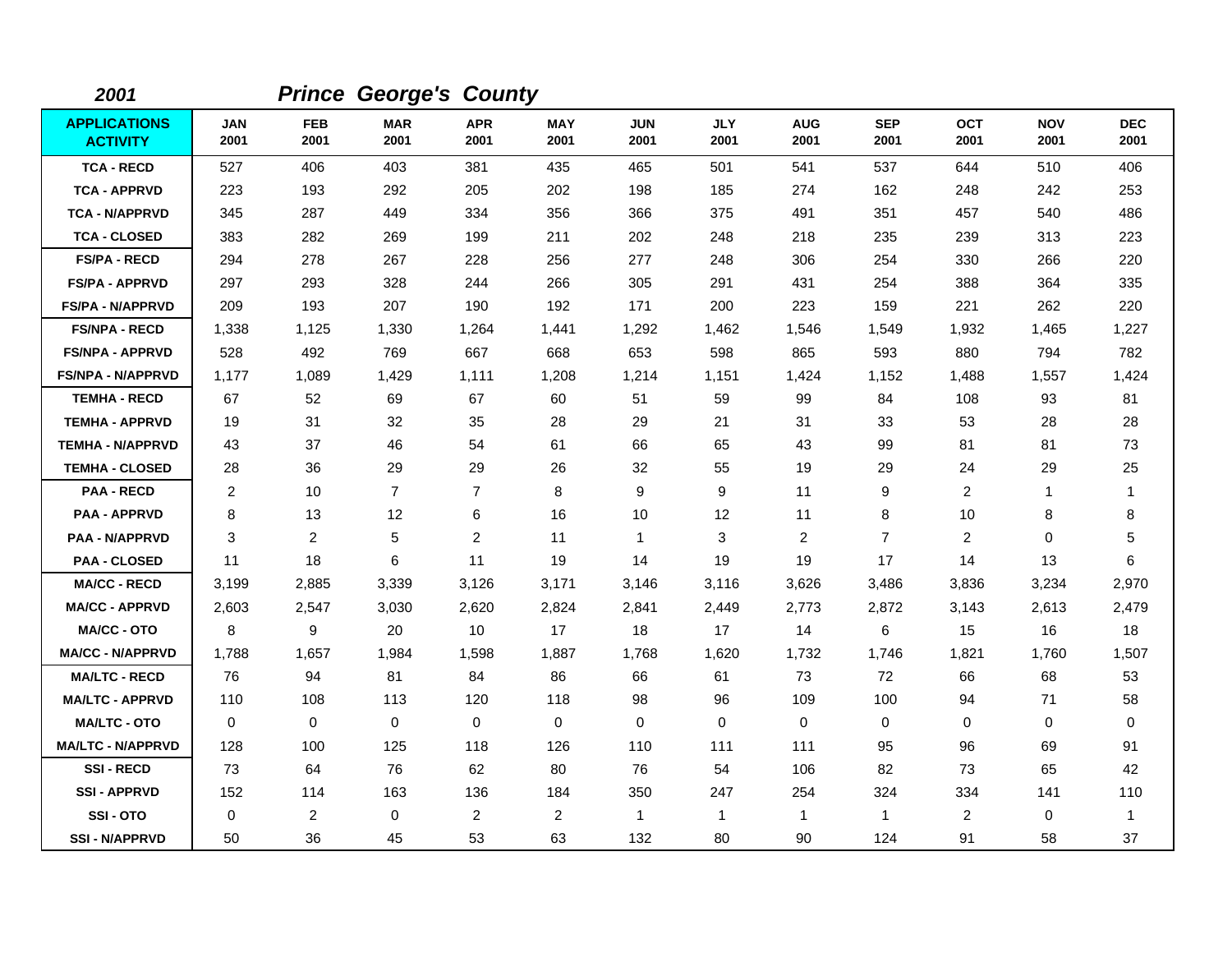| 2001                             |                    |                    |                    | <b>Prince George's County</b> |                    |                    |                    |                    |                    |                    | TCA, TDAP, FS and PAA financial data: (x 1,000) |                    |
|----------------------------------|--------------------|--------------------|--------------------|-------------------------------|--------------------|--------------------|--------------------|--------------------|--------------------|--------------------|-------------------------------------------------|--------------------|
| <b>CASELOAD</b><br><b>COUNTS</b> | <b>JAN</b><br>2001 | <b>FEB</b><br>2001 | <b>MAR</b><br>2001 | <b>APR</b><br>2001            | <b>MAY</b><br>2001 | <b>JUN</b><br>2001 | <b>JLY</b><br>2001 | <b>AUG</b><br>2001 | <b>SEP</b><br>2001 | <b>OCT</b><br>2001 | <b>NOV</b><br>2001                              | <b>DEC</b><br>2001 |
| <b>TCA - CASE/PAID</b>           | 3,304              | 3,207              | 3,421              | 3,341                         | 3,374              | 3,292              | 3,219              | 3,417              | 3,273              | 3,374              | 3,328                                           | 3,482              |
| <b>TCA - ADULT/RECIP</b>         | 1,911              | 1,869              | 2,048              | 1,960                         | 1,985              | 1,908              | 1,862              | 2,056              | 1,923              | 2,017              | 1,991                                           | 2,139              |
| <b>TCA - CHILD/RECIP</b>         | 6,122              | 5,904              | 6,337              | 6,181                         | 6,230              | 6,156              | 6,064              | 6,489              | 6,125              | 6,329              | 6,172                                           | 6,528              |
| <b>TCA - TOTAL/RECIP</b>         | 8,033              | 7,773              | 8,385              | 8,141                         | 8,215              | 8,064              | 7,926              | 8,545              | 8,048              | 8,346              | 8,163                                           | 8,667              |
| <b>TCA - NET/EXPEND</b>          | \$1,281.0          | \$1,011.8          | \$1,137.2          | \$1,131.1                     | \$843.8            | \$863.2            | \$1,031.9          | \$1,224.1          | \$1,201.7          | \$1,159.3          | \$1,169.4                                       | \$1,229.0          |
| <b>FS/PA - H/HOLD CERT</b>       | 3,218              | 3,146              | 3,040              | 3,036                         | 2,989              | 3,107              | 3,077              | 3,155              | 3,109              | 3,162              | 3,213                                           | 3,228              |
| <b>FS/PA - H/HOLD PART</b>       | 3,204              | 3,130              | 3,031              | 3,018                         | 2,978              | 3,095              | 3,064              | 3,143              | 3,100              | 3,153              | 3,205                                           | 3,217              |
| <b>FS/PA - INDVD PART</b>        | 6,178              | 5,982              | 5.757              | 5,843                         | 5,681              | 6,072              | 6.077              | 6,280              | 6.167              | 6,217              | 6,393                                           | 6,429              |
| <b>FS/NPA - H/HOLD CERT</b>      | 3,215              | 3,131              | 3,414              | 3,447                         | 3,453              | 3,398              | 3,443              | 3,687              | 3,534              | 3,719              | 3,649                                           | 3,827              |
| <b>FS/NPA - H/HOLD PART</b>      | 3,190              | 3,104              | 3,379              | 3,411                         | 3,424              | 3,357              | 3,409              | 3,643              | 3,497              | 3,683              | 3,620                                           | 3,788              |
| <b>FS/NPA - INDVD PART</b>       | 8,724              | 8,475              | 9,221              | 9,289                         | 9,451              | 9,301              | 9,467              | 10,280             | 9,786              | 10,109             | 9,936                                           | 10,452             |
| <b>FS/TOTAL - ISSUED</b>         | \$1,099.9          | \$1,087.0          | \$1,135.9          | \$1,151.9                     | \$1,143.6          | \$1,137.0          | \$1,150.6          | \$1,225.2          | \$1,178.0          | \$1,270.5          | \$1,258.6                                       | \$1,310.5          |
| <b>GPA/PW - CASE/PAID</b>        | $\Omega$           | $\Omega$           | $\Omega$           | $\Omega$                      | 0                  | $\Omega$           | $\Omega$           | $\Omega$           | $\Omega$           | $\Omega$           | $\mathbf{0}$                                    | 0                  |
| <b>TEMHA - CASE/PAID</b>         | 331                | 376                | 371                | 367                           | 381                | 327                | 336                | 343                | 334                | 421                | 357                                             | 407                |
| <b>TEMHA - RECIP</b>             | 327                | 373                | 366                | 360                           | 380                | 325                | 332                | 341                | 331                | 419                | 355                                             | 405                |
| <b>TEMHA - NET/EXPEND</b>        | \$55.0             | \$12.2             | \$41.5             | \$36.7                        | \$38.2             | \$33.2             | \$49.0             | \$33.8             | \$61.8             | \$63.4             | \$76.9                                          | \$48.9             |
| <b>PAA - CASE/PAID</b>           | 429                | 422                | 429                | 428                           | 438                | 412                | 429                | 418                | 408                | 410                | 404                                             | 405                |
| <b>PAA - RECIP</b>               | 429                | 422                | 429                | 428                           | 438                | 412                | 429                | 418                | 408                | 410                | 404                                             | 405                |
| <b>PAA - NET/EXPEND</b>          | \$50.6             | \$52.1             | \$45.7             | \$51.4                        | \$46.3             | \$48.6             | \$48.6             | \$47.8             | \$44.8             | \$48.4             | \$48.0                                          | \$46.4             |
| <b>MA\CC - CUC</b>               | 28,013             | 29,824             | 29,173             | 30,792                        | 29,951             | 31,508             | 30,421             | 30,568             | 32,461             | 31,406             | 33,171                                          | 32,076             |
| <b>MA\CC - SPEND DOWN</b>        | 118                | 144                | 124                | 178                           | 150                | 202                | 154                | 144                | 183                | 145                | 171                                             | 119                |
| <b>MA\LTC - CUC</b>              | 1,815              | 1,854              | 1,848              | 1,898                         | 1,882              | 1,897              | 1,883              | 1,884              | 1,929              | 1,915              | 1,940                                           | 1,853              |
| <b>MAILTC - SPEND DOWN</b>       | $\Omega$           | 0                  | 0                  | 0                             | 0                  | 0                  | 0                  | 0                  | 0                  | 0                  | 0                                               | 0                  |
| SSI-CUC                          | 9,509              | 9,578              | 9,638              | 9,707                         | 9,805              | 10,007             | 10,037             | 10,195             | 10,414             | 10,588             | 10,493                                          | 10,370             |
| <b>TCA - RECONS</b>              | 189                | 127                | 146                | 95                            | 93                 | 115                | 140                | 156                | 208                | 195                | 221                                             | 191                |
| <b>PAA - RECONS</b>              | $\overline{2}$     | $\overline{2}$     | $\mathbf{1}$       | 3                             | 3                  | 4                  | $\overline{7}$     | 6                  | $\overline{2}$     | 3                  | $\overline{2}$                                  | $\overline{2}$     |
| <b>PA/FS - RECONS</b>            | 514                | 449                | 625                | 510                           | 585                | 586                | 618                | 672                | 535                | 615                | 604                                             | 581                |
| <b>NPA/FS - RECONS</b>           | 375                | 336                | 497                | 447                           | 435                | 439                | 485                | 514                | 367                | 470                | 393                                             | 366                |
| <b>MA/CC - RECONS</b>            | 1,996              | 1,723              | 2,491              | 2,680                         | 2,854              | 1,979              | 1,889              | 2,321              | 1,761              | 1,630              | 1,599                                           | 1,557              |
| <b>MA/LTC - RECONS</b>           | 56                 | 46                 | 52                 | 62                            | 64                 | 34                 | 63                 | 48                 | 45                 | 49                 | 39                                              | 48                 |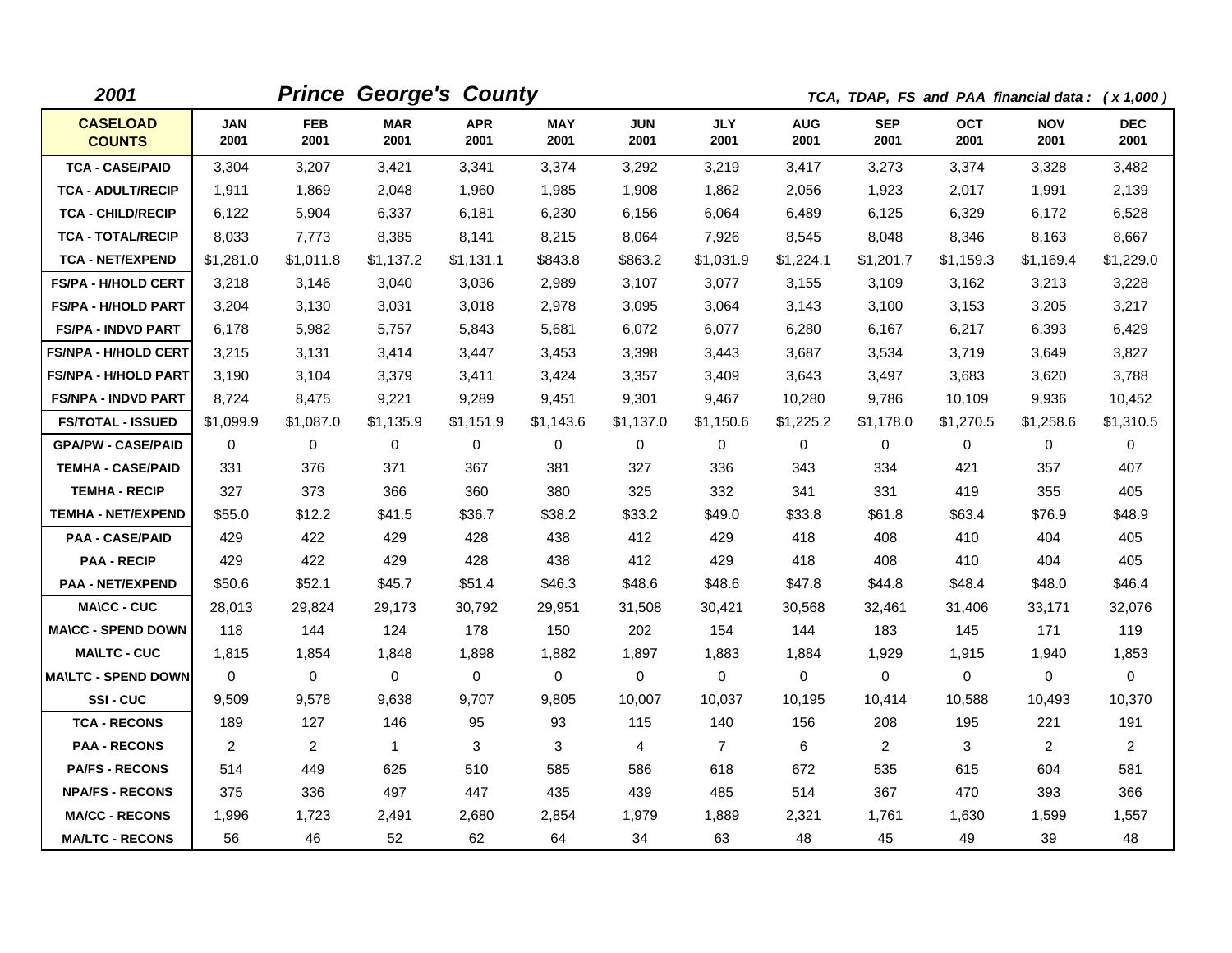| 2002                                   |                    |                    | <b>Prince George's County</b> |                    |                    |                    |                    |                    |                    |                    |                    |                    |
|----------------------------------------|--------------------|--------------------|-------------------------------|--------------------|--------------------|--------------------|--------------------|--------------------|--------------------|--------------------|--------------------|--------------------|
| <b>APPLICATIONS</b><br><b>ACTIVITY</b> | <b>JAN</b><br>2002 | <b>FEB</b><br>2002 | <b>MAR</b><br>2002            | <b>APR</b><br>2002 | <b>MAY</b><br>2002 | <b>JUN</b><br>2002 | <b>JLY</b><br>2002 | <b>AUG</b><br>2002 | <b>SEP</b><br>2002 | <b>OCT</b><br>2002 | <b>NOV</b><br>2002 | <b>DEC</b><br>2002 |
| <b>TCA - RECD</b>                      | 550                | 403                | 447                           | 420                | 470                | 384                | 565                | 589                | 554                | 560                | 477                | 420                |
| <b>TCA - APPRVD</b>                    | 283                | 244                | 257                           | 221                | 222                | 209                | 249                | 256                | 230                | 340                | 298                | 317                |
| <b>TCA - N/APPRVD</b>                  | 430                | 374                | 410                           | 365                | 418                | 296                | 394                | 372                | 378                | 478                | 389                | 414                |
| <b>TCA - CLOSED</b>                    | 270                | 219                | 239                           | 203                | 223                | 272                | 269                | 237                | 259                | 262                | 282                | 273                |
| <b>FS/PA - RECD</b>                    | 282                | 262                | 245                           | 219                | 259                | 216                | 269                | 264                | 241                | 300                | 261                | 221                |
| <b>FS/PA - APPRVD</b>                  | 421                | 391                | 414                           | 330                | 314                | 251                | 394                | 320                | 291                | 381                | 372                | 325                |
| <b>FS/PA - N/APPRVD</b>                | 274                | 161                | 196                           | 164                | 170                | 100                | 168                | 166                | 127                | 154                | 131                | 132                |
| <b>FS/NPA - RECD</b>                   | 1,688              | 1,277              | 1,417                         | 1,479              | 1,455              | 1,347              | 1,802              | 1,743              | 1,610              | 1,745              | 1,528              | 1,340              |
| <b>FS/NPA - APPRVD</b>                 | 992                | 779                | 930                           | 744                | 835                | 577                | 935                | 980                | 781                | 999                | 988                | 856                |
| <b>FS/NPA - N/APPRVD</b>               | 1,714              | 1,263              | 1,388                         | 1,206              | 1,294              | 926                | 1,159              | 1,344              | 1,056              | 1,408              | 1,186              | 1,151              |
| <b>TEMHA - RECD</b>                    | 107                | 86                 | 92                            | 111                | 94                 | 100                | 134                | 125                | 99                 | 119                | 102                | 92                 |
| <b>TEMHA - APPRVD</b>                  | 53                 | 59                 | 57                            | 52                 | 52                 | 44                 | 59                 | 54                 | 56                 | 80                 | 43                 | 48                 |
| <b>TEMHA - N/APPRVD</b>                | 110                | 104                | 118                           | 72                 | 121                | 59                 | 87                 | 107                | 102                | 89                 | 86                 | 83                 |
| <b>TEMHA - CLOSED</b>                  | 37                 | 37                 | 42                            | 43                 | 44                 | 42                 | 39                 | 50                 | 50                 | 33                 | 49                 | 51                 |
| <b>PAA - RECD</b>                      | 9                  | 3                  | 13                            | 5                  | 7                  | 15                 | 5                  | 8                  | 12                 | 2                  | 6                  | 3                  |
| <b>PAA - APPRVD</b>                    | 11                 | $\overline{7}$     | 20                            | 20                 | 8                  | 17                 | 9                  | 10                 | 11                 | 5                  | 14                 | 4                  |
| <b>PAA - N/APPRVD</b>                  | $\mathbf{1}$       | 3                  | 4                             | 5                  | $\pmb{0}$          | $\overline{c}$     | $\overline{2}$     | 5                  | $\mathbf 0$        | $\overline{2}$     | 3                  | $\mathbf 0$        |
| <b>PAA - CLOSED</b>                    | 6                  | 19                 | 18                            | 23                 | 9                  | 18                 | $\overline{7}$     | 8                  | 14                 | 15                 | 22                 | 12                 |
| <b>MA/CC - RECD</b>                    | 3,800              | 3,072              | 3,608                         | 3,514              | 3,501              | 3,249              | 3,590              | 3,684              | 3,481              | 3,779              | 3,300              | 2,973              |
| <b>MA/CC - APPRVD</b>                  | 2,838              | 2,718              | 3,157                         | 2,819              | 2,938              | 2,400              | 2,576              | 2,929              | 2,468              | 3,185              | 2,440              | 2,408              |
| <b>MA/CC - OTO</b>                     | 13                 | 16                 | 25                            | 17                 | 21                 | 9                  | 16                 | 23                 | 6                  | 18                 | 26                 | 12                 |
| <b>MA/CC - N/APPRVD</b>                | 1,916              | 1,663              | 1,973                         | 1,674              | 1,904              | 1,455              | 1,823              | 2,032              | 1,552              | 2,081              | 1,733              | 1,543              |
| <b>MA/LTC - RECD</b>                   | 78                 | 59                 | 86                            | 89                 | 120                | 78                 | 101                | 85                 | 61                 | 71                 | 63                 | 77                 |
| <b>MA/LTC - APPRVD</b>                 | 82                 | 98                 | 98                            | 66                 | 126                | 93                 | 91                 | 131                | 117                | 109                | 79                 | 63                 |
| <b>MA/LTC - OTO</b>                    | $\Omega$           | $\mathbf 0$        | $\Omega$                      | $\mathbf 0$        | 0                  | $\mathbf 0$        | $\Omega$           | 0                  | $\mathbf 0$        | $\mathbf 0$        | $\mathbf 0$        | $\mathbf 0$        |
| <b>MA/LTC - N/APPRVD</b>               | 103                | 113                | 101                           | 91                 | 116                | 112                | 110                | 104                | 88                 | 122                | 84                 | 84                 |
| <b>SSI-RECD</b>                        | 69                 | 45                 | 70                            | 72                 | 66                 | 66                 | 70                 | 82                 | 84                 | 69                 | 58                 | 68                 |
| <b>SSI - APPRVD</b>                    | 140                | 93                 | 187                           | 166                | 188                | 120                | 141                | 162                | 173                | 161                | 102                | 107                |
| SSI-OTO                                | 0                  | 0                  | $\overline{c}$                | 3                  | $\mathbf{1}$       | 1                  | 1                  | 0                  | $\mathbf 0$        | $\mathbf{1}$       | 1                  | 0                  |
| <b>SSI - N/APPRVD</b>                  | 48                 | 33                 | 57                            | 68                 | 59                 | 41                 | 48                 | 51                 | 45                 | 57                 | 29                 | 31                 |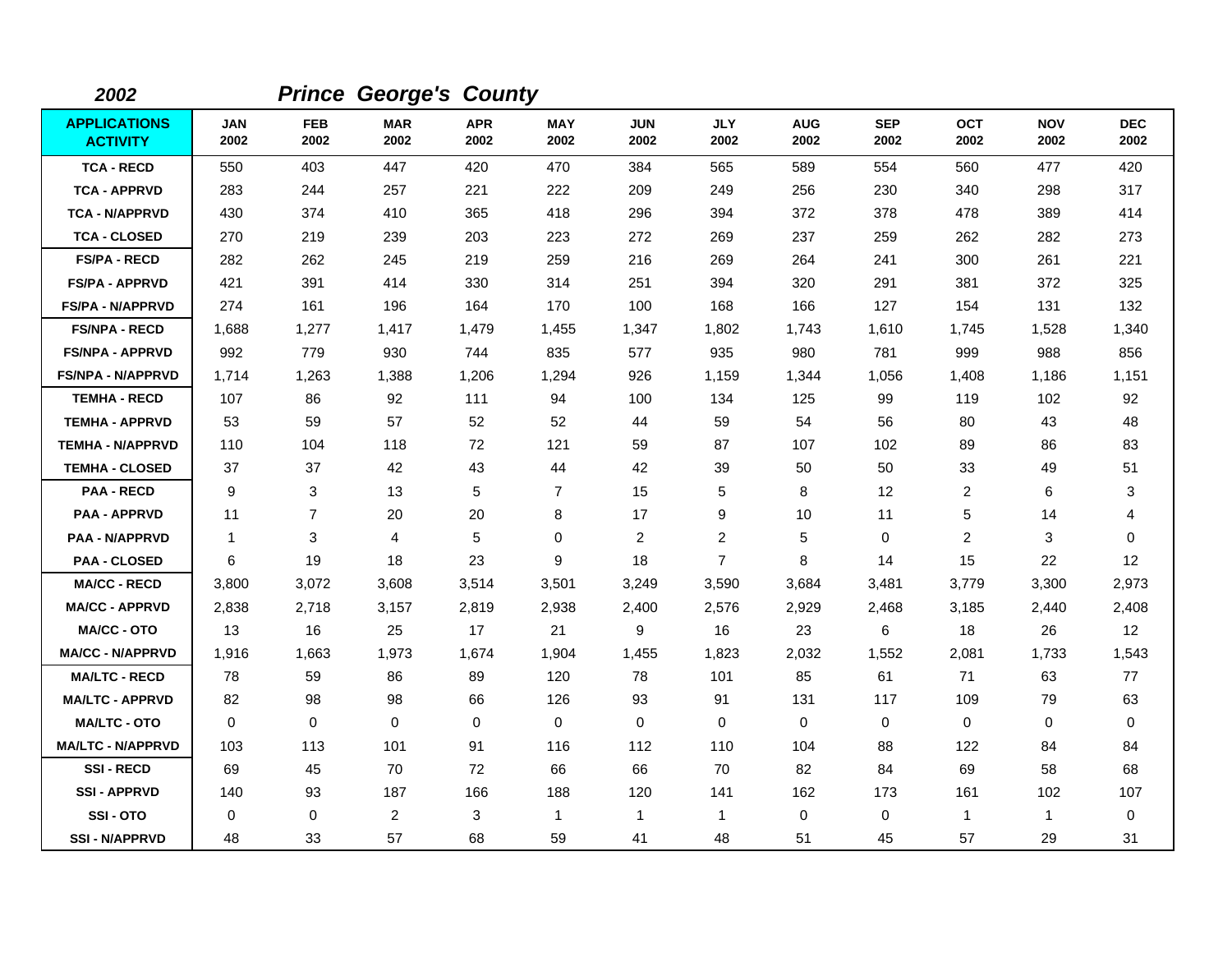| 2002                             |             |             | <b>Prince George's County</b> |                    |              |                    |              |                    |                    | TCA, TDAP, FS and PAA financial data: (x 1,000) |                    |                    |
|----------------------------------|-------------|-------------|-------------------------------|--------------------|--------------|--------------------|--------------|--------------------|--------------------|-------------------------------------------------|--------------------|--------------------|
| <b>CASELOAD</b><br><b>COUNTS</b> | JAN<br>2002 | FEB<br>2002 | <b>MAR</b><br>2002            | <b>APR</b><br>2002 | MAY<br>2002  | <b>JUN</b><br>2002 | JLY<br>2002  | <b>AUG</b><br>2002 | <b>SEP</b><br>2002 | <b>OCT</b><br>2002                              | <b>NOV</b><br>2002 | <b>DEC</b><br>2002 |
| <b>TCA - CASE/PAID</b>           | 3,550       | 3,538       | 3,612                         | 3,550              | 3,540        | 3,600              | 3,562        | 3,602              | 3,532              | 3,811                                           | 3,759              | 3,833              |
| <b>TCA - ADULT/RECIP</b>         | 2,183       | 2,209       | 2,234                         | 2,159              | 2,181        | 2,249              | 2,196        | 2,238              | 2,171              | 2,403                                           | 2,415              | 2,453              |
| <b>TCA - CHILD/RECIP</b>         | 6,687       | 6,642       | 6,761                         | 6,667              | 6,664        | 6,812              | 6,669        | 6,692              | 6,579              | 7,106                                           | 6,914              | 7,147              |
| <b>TCA - TOTAL/RECIP</b>         | 8,870       | 8,851       | 8,995                         | 8,825              | 8,845        | 9,061              | 8,865        | 8,930              | 8,750              | 9,509                                           | 9,329              | 9,600              |
| <b>TCA - NET/EXPEND</b>          | \$1,262.0   | \$1,220.1   | \$1,180.9                     | \$1,148.9          | \$1,203.6    | \$1,352.7          | \$1,346.2    | \$1,261.7          | \$1,215.5          | \$1,358.0                                       | \$1,323.1          | \$1,327.8          |
| <b>FS/PA - H/HOLD CERT</b>       | 3,319       | 3,400       | 3,548                         | 3,642              | 3,698        | 3,677              | 3,775        | 3,832              | 3,850              | 3,910                                           | 3,991              | 4,007              |
| <b>FS/PA - H/HOLD PART</b>       | 3,305       | 3,380       | 3,532                         | 3,629              | 3,683        | 3,662              | 3,760        | 3,819              | 3,840              | 3,898                                           | 3,979              | 3,998              |
| <b>FS/PA - INDVD PART</b>        | 6,678       | 6,879       | 7,165                         | 7,347              | 7,393        | 7,320              | 7,490        | 7,527              | 7,609              | 7,736                                           | 7,975              | 8,034              |
| <b>FS/NPA - H/HOLD CERT</b>      | 4,118       | 4,152       | 4,501                         | 4,553              | 4,672        | 4,601              | 4,872        | 5,117              | 5,105              | 5,261                                           | 5,305              | 5,348              |
| <b>FS/NPA - H/HOLD PART</b>      | 4,067       | 4,119       | 4,466                         | 4,512              | 4,632        | 4,569              | 4,833        | 5,065              | 5,065              | 5,205                                           | 5,255              | 5,314              |
| <b>FS/NPA - INDVD PART</b>       | 11,168      | 11,266      | 7,165                         | 12,398             | 12,789       | 12,659             | 13,350       | 13,931             | 13,887             | 14,313                                          | 14,489             | 14,553             |
| <b>FS/TOTAL - ISSUED</b>         | \$1,366.0   | \$1.395.8   | \$1.479.0                     | \$1,540.8          | \$1,540.8    | \$1,515.4          | \$1.589.4    | \$1,661.6          | \$1.669.0          | \$1,799.0                                       | \$1,819.9          | \$1,839.0          |
| <b>GPA/PW - CASE/PAID</b>        | 0           | 0           | 0                             | $\mathbf 0$        | 0            | $\mathbf 0$        | 0            | 0                  | 0                  | 0                                               | 0                  | $\mathbf 0$        |
| <b>TEMHA - CASE/PAID</b>         | 442         | 464         | 487                           | 459                | 491          | 421                | 555          | 508                | 527                | 598                                             | 543                | 541                |
| <b>TEMHA - RECIP</b>             | 440         | 462         | 484                           | 456                | 485          | 421                | 554          | 503                | 523                | 594                                             | 540                | 539                |
| <b>TEMHA - NET/EXPEND</b>        | \$56.3      | \$53.7      | \$16.0                        | \$78.6             | \$35.1       | \$104.2            | \$59.2       | \$70.8             | \$81.2             | \$44.5                                          | \$76.6             | \$134.9            |
| <b>PAA - CASE/PAID</b>           | 412         | 403         | 418                           | 429                | 412          | 405                | 435          | 422                | 418                | 408                                             | 417                | 406                |
| <b>PAA - RECIP</b>               | 412         | 403         | 418                           | 427                | 412          | 405                | 434          | 422                | 418                | 408                                             | 417                | 406                |
| <b>PAA - NET/EXPEND</b>          | \$47.4      | \$43.1      | \$47.3                        | \$48.6             | \$48.1       | \$46.8             | \$49.5       | \$48.4             | \$48.5             | \$46.8                                          | \$47.8             | \$47.4             |
| <b>MA\CC - CUC</b>               | 32,511      | 34,305      | 33,344                        | 35,280             | 34,300       | 35,800             | 34,278       | 34,641             | 36,172             | 35,077                                          | 36,434             | 34,783             |
| <b>MA\CC - SPEND DOWN</b>        | 155         | 207         | 164                           | 230                | 185          | 245                | 182          | 182                | 226                | 187                                             | 233                | 160                |
| <b>MA\LTC - CUC</b>              | 1,850       | 1,878       | 1,847                         | 1,848              | 1,813        | 1,833              | 1,789        | 1,805              | 1,859              | 1,846                                           | 1,884              | 1,830              |
| <b>MAILTC - SPEND DOWN</b>       | 0           | $\mathbf 0$ | $\mathbf 0$                   | $\mathbf 0$        | 0            | 0                  | 0            | 0                  | 0                  | 0                                               | 0                  | 0                  |
| SSI-CUC                          | 10,327      | 10,332      | 10,359                        | 10,379             | 10,357       | 10,346             | 10,142       | 10,074             | 10,156             | 9.972                                           | 9,993              | 9,922              |
| <b>TCA - RECONS</b>              | 222         | 173         | 144                           | 128                | 137          | 145                | 181          | 230                | 196                | 249                                             | 220                | 225                |
| <b>PAA - RECONS</b>              | 5           | 5           | $\overline{1}$                | $\mathbf{1}$       | $\mathbf{1}$ | $\Omega$           | $\mathbf{1}$ | $\mathbf{1}$       | $\Omega$           | 3                                               | $\mathbf{1}$       | 3                  |
| <b>PA/FS - RECONS</b>            | 601         | 542         | 507                           | 440                | 484          | 385                | 492          | 542                | 489                | 654                                             | 546                | 572                |
| <b>NPA/FS - RECONS</b>           | 407         | 377         | 461                           | 426                | 395          | 329                | 353          | 409                | 375                | 519                                             | 500                | 521                |
| <b>MA/CC - RECONS</b>            | 1,957       | 2,237       | 2,541                         | 2,529              | 2,618        | 2,054              | 2,772        | 2,093              | 1,806              | 2,145                                           | 1,594              | 1,984              |
| <b>MA/LTC - RECONS</b>           | 43          | 51          | 61                            | 65                 | 67           | 38                 | 54           | 40                 | 32                 | 53                                              | 36                 | 39                 |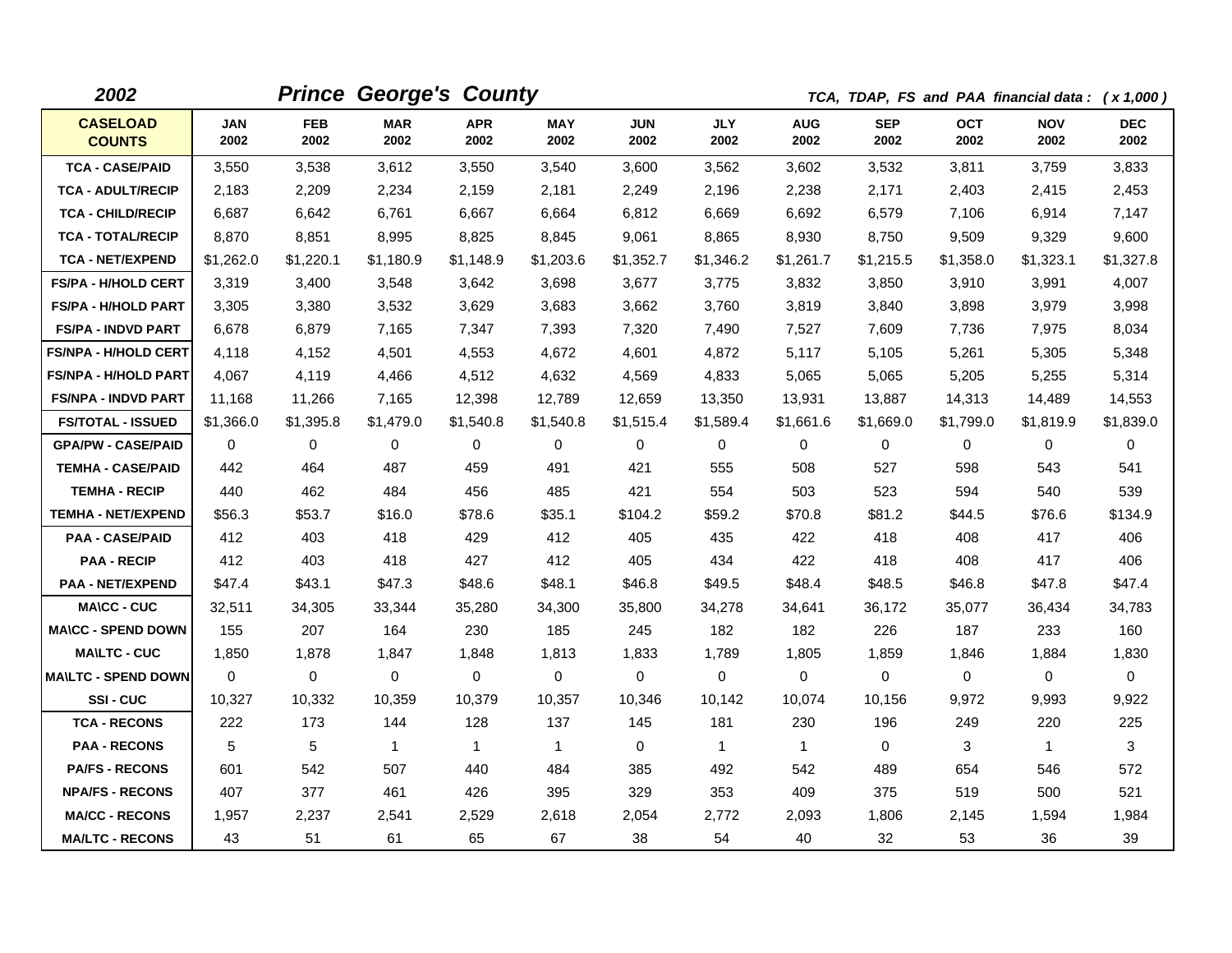| 2003                                   |                    |                    | <b>Prince George's County</b> |                    |                    |                    |                    |                    |                    |                    |                    |                    |
|----------------------------------------|--------------------|--------------------|-------------------------------|--------------------|--------------------|--------------------|--------------------|--------------------|--------------------|--------------------|--------------------|--------------------|
| <b>APPLICATIONS</b><br><b>ACTIVITY</b> | <b>JAN</b><br>2003 | <b>FEB</b><br>2003 | <b>MAR</b><br>2003            | <b>APR</b><br>2003 | <b>MAY</b><br>2003 | <b>JUN</b><br>2003 | <b>JLY</b><br>2003 | <b>AUG</b><br>2003 | <b>SEP</b><br>2003 | <b>OCT</b><br>2003 | <b>NOV</b><br>2003 | <b>DEC</b><br>2003 |
| <b>TCA - RECD</b>                      | 564                | 333                | 509                           | 502                | 505                | 473                | 539                | 510                | 510                | 515                | 418                | 364                |
| <b>TCA - APPRVD</b>                    | 302                | 194                | 256                           | 224                | 291                | 285                | 304                | 217                | 227                | 256                | 225                | 203                |
| <b>TCA - N/APPRVD</b>                  | 387                | 347                | 345                           | 320                | 399                | 349                | 400                | 452                | 472                | 492                | 295                | 437                |
| <b>TCA - CLOSED</b>                    | 286                | 266                | 300                           | 290                | 257                | 226                | 347                | 278                | 366                | 384                | 385                | 233                |
| <b>FS/PA - RECD</b>                    | 285                | 211                | 217                           | 228                | 242                | 234                | 244                | 216                | 225                | 290                | 216                | 204                |
| <b>FS/PA - APPRVD</b>                  | 343                | 285                | 278                           | 276                | 290                | 261                | 285                | 259                | 238                | 316                | 253                | 222                |
| <b>FS/PA - N/APPRVD</b>                | 137                | 113                | 120                           | 107                | 99                 | 109                | 122                | 90                 | 141                | 206                | 115                | 152                |
| <b>FS/NPA - RECD</b>                   | 1,829              | 1,120              | 1,672                         | 1,647              | 1,728              | 1,584              | 1,835              | 1,654              | 1,663              | 5,079              | 1,523              | 1,573              |
| <b>FS/NPA - APPRVD</b>                 | 997                | 751                | 1,048                         | 928                | 1,083              | 945                | 1,206              | 921                | 947                | 3,567              | 1,036              | 1,087              |
| <b>FS/NPA - N/APPRVD</b>               | 1,172              | 1,081              | 1,201                         | 1,002              | 1,191              | 1,079              | 1,242              | 1,138              | 1,377              | 4,532              | 1,262              | 1,775              |
| <b>TEMHA - RECD</b>                    | 133                | 121                | 144                           | 146                | 126                | 125                | 144                | 129                | 119                | 150                | 126                | 117                |
| <b>TEMHA - APPRVD</b>                  | 55                 | 72                 | 59                            | 71                 | 67                 | 51                 | 70                 | 58                 | 58                 | 69                 | 53                 | 48                 |
| <b>TEMHA - N/APPRVD</b>                | 88                 | 87                 | 91                            | 107                | 122                | 88                 | 105                | 110                | 140                | 138                | 96                 | 160                |
| <b>TEMHA - CLOSED</b>                  | 40                 | 37                 | 41                            | 59                 | 50                 | 45                 | 71                 | 79                 | 97                 | 56                 | 72                 | 49                 |
| <b>PAA - RECD</b>                      | $\mathbf{1}$       | $\overline{7}$     | 3                             | 3                  | 3                  | $\overline{7}$     | 8                  | 8                  | 6                  | 4                  | 3                  | 4                  |
| <b>PAA - APPRVD</b>                    | $\overline{7}$     | $\overline{7}$     | $\overline{7}$                | 6                  | 4                  | 8                  | 14                 | 11                 | 8                  | 6                  | 8                  | 8                  |
| <b>PAA - N/APPRVD</b>                  | $\mathbf{1}$       | 0                  | $\mathbf{1}$                  | $\Omega$           | 4                  | 3                  | 6                  | 3                  | $\mathbf 1$        | $\Omega$           | 3                  | $\overline{a}$     |
| <b>PAA - CLOSED</b>                    | 18                 | 11                 | $\overline{7}$                | 8                  | 12                 | 10                 | 9                  | 11                 | 13                 | $\overline{7}$     | 8                  | $\overline{7}$     |
| <b>MA/CC - RECD</b>                    | 3,835              | 3,013              | 3,794                         | 3,687              | 3,447              | 3,373              | 3,575              | 3,619              | 3,517              | 4,415              | 3,440              | 3,077              |
| <b>MA/CC - APPRVD</b>                  | 3,101              | 2,090              | 2,931                         | 2,944              | 2,962              | 2,685              | 2,758              | 2,832              | 2,775              | 3,335              | 2,551              | 2,750              |
| <b>MA/CC - OTO</b>                     | 17                 | 5                  | 18                            | 14                 | 11                 | 11                 | 23                 | 9                  | 9                  | 25                 | 10                 | $\overline{4}$     |
| <b>MA/CC - N/APPRVD</b>                | 1,741              | 1,385              | 1,675                         | 1,682              | 1,838              | 1,642              | 1,770              | 1,856              | 1,889              | 2,293              | 1,561              | 1,980              |
| <b>MA/LTC - RECD</b>                   | 68                 | 61                 | 84                            | 72                 | 81                 | 76                 | 71                 | 84                 | 66                 | 103                | 62                 | 70                 |
| <b>MA/LTC - APPRVD</b>                 | 79                 | 61                 | 137                           | 113                | 78                 | 109                | 132                | 113                | 105                | 129                | 121                | 116                |
| <b>MA/LTC - OTO</b>                    | 0                  | $\mathbf 0$        | $\mathbf 0$                   | 0                  | 0                  | $\mathbf 0$        | $\mathbf 0$        | $\mathbf 0$        | $\mathbf 0$        | $\mathbf 0$        | 0                  | 0                  |
| <b>MA/LTC - N/APPRVD</b>               | 125                | 95                 | 105                           | 122                | 99                 | 116                | 128                | 106                | 114                | 143                | 125                | 109                |
| <b>SSI-RECD</b>                        | 56                 | 43                 | 105                           | 83                 | 66                 | 80                 | 67                 | 62                 | 63                 | 81                 | 68                 | 60                 |
| <b>SSI-APPRVD</b>                      | 113                | 97                 | 181                           | 137                | 114                | 119                | 118                | 108                | 116                | 144                | 110                | 125                |
| SSI-OTO                                | $\mathbf{1}$       | $\mathbf 1$        | 3                             | $\mathbf 1$        | $\mathbf{1}$       | $\mathbf{1}$       | $\overline{2}$     | 0                  | $\Omega$           | $\Omega$           | $\mathbf{1}$       | $\mathbf{1}$       |
| <b>SSI - N/APPRVD</b>                  | 44                 | 25                 | 55                            | 38                 | 26                 | 26                 | 37                 | 41                 | 32                 | 49                 | 38                 | 47                 |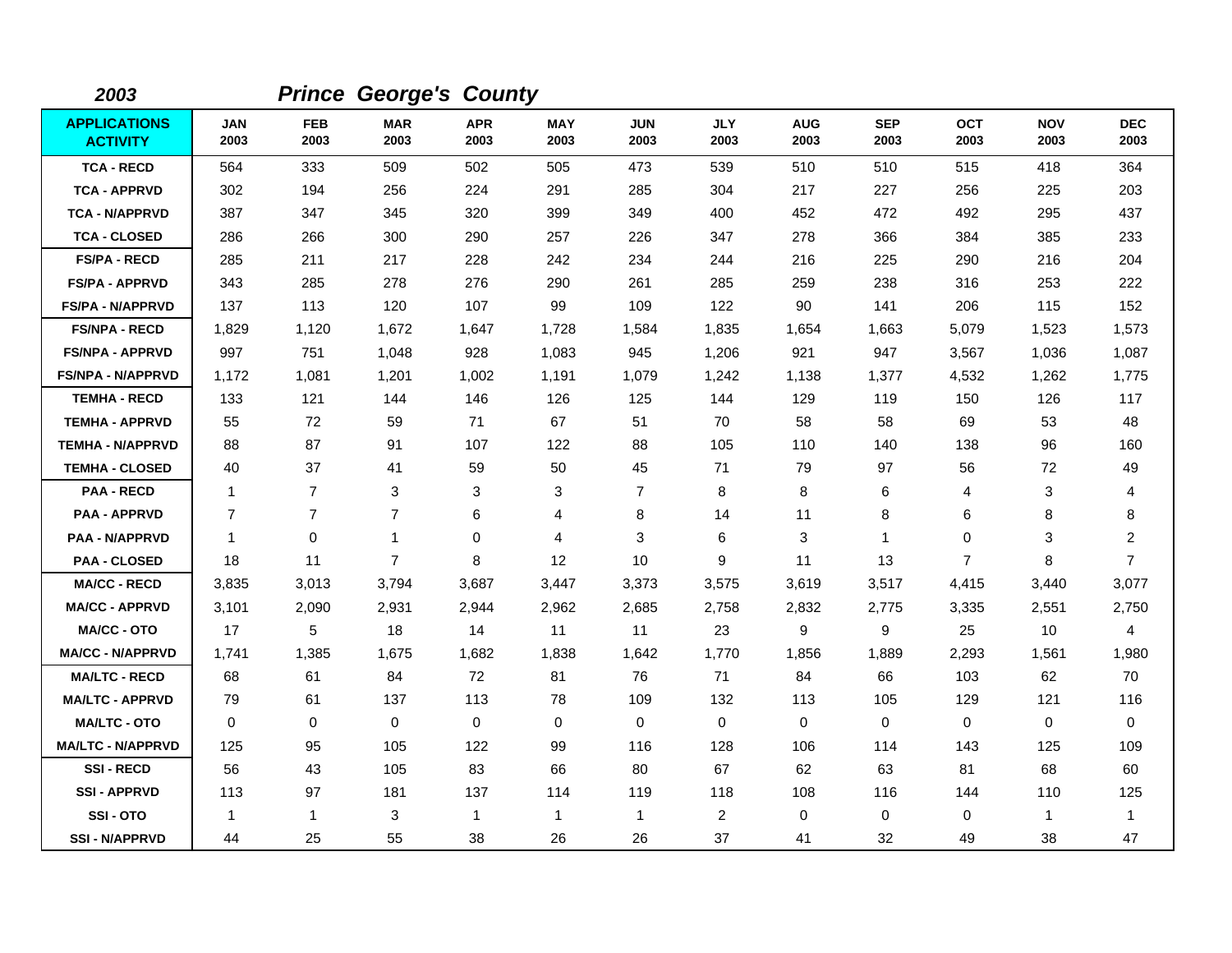| 2003                             |                    |                    | <b>Prince George's County</b> |                    |                    |                    |                    |                    |                    |                    | TCA, TDAP, FS and PAA financial data: (x 1,000) |                    |
|----------------------------------|--------------------|--------------------|-------------------------------|--------------------|--------------------|--------------------|--------------------|--------------------|--------------------|--------------------|-------------------------------------------------|--------------------|
| <b>CASELOAD</b><br><b>COUNTS</b> | <b>JAN</b><br>2003 | <b>FEB</b><br>2003 | <b>MAR</b><br>2003            | <b>APR</b><br>2003 | <b>MAY</b><br>2003 | <b>JUN</b><br>2003 | <b>JLY</b><br>2003 | <b>AUG</b><br>2003 | <b>SEP</b><br>2003 | <b>OCT</b><br>2003 | <b>NOV</b><br>2003                              | <b>DEC</b><br>2003 |
| <b>TCA - CASE/PAID</b>           | 3,875              | 3,715              | 3,806                         | 3,719              | 3,857              | 3,904              | 3,894              | 3,797              | 3,718              | 3,637              | 3,583                                           | 3,567              |
| <b>TCA - ADULT/RECIP</b>         | 2,459              | 2,346              | 2,453                         | 2,357              | 2,526              | 2,571              | 2,561              | 2,467              | 2,398              | 2,298              | 2,250                                           | 2,225              |
| <b>TCA - CHILD/RECIP</b>         | 7,228              | 6,847              | 7,013                         | 6,902              | 7,212              | 7,198              | 7,108              | 6,899              | 6,779              | 6,703              | 6,641                                           | 6,670              |
| <b>TCA - TOTAL/RECIP</b>         | 9,607              | 9,193              | 9,466                         | 9,259              | 9,738              | 9,769              | 9,669              | 9,366              | 9,177              | 9,001              | 8,891                                           | 8,895              |
| <b>TCA - NET/EXPEND</b>          | \$1,353.6          | \$1,909.9          | \$1,190.6                     | \$1,213.6          | \$1,432.4          | \$1,428.2          | \$1,452.4          | \$1,363.6          | \$1,321.5          | \$1,352.2          | \$1,312.8                                       | \$1,303.7          |
| <b>FS/PA - H/HOLD CERT</b>       | 4,045              | 4,080              | 3,975                         | 4,067              | 4,176              | 4,267              | 4,269              | 4,273              | 4,225              | 4,132              | 4,116                                           | 4,052              |
| <b>FS/PA - H/HOLD PART</b>       | 4,031              | 4,063              | 3,961                         | 4,055              | 4,165              | 4,256              | 4,262              | 4,261              | 4,209              | 4,120              | 4,099                                           | 4,033              |
| <b>FS/PA - INDVD PART</b>        | 8,137              | 8,209              | 7.811                         | 8,008              | 8,281              | 8,522              | 8.444              | 8,481              | 8,340              | 8,023              | 8,033                                           | 7.973              |
| <b>FS/NPA - H/HOLD CERT</b>      | 5,429              | 5,408              | 5.737                         | 5,716              | 5,788              | 5,889              | 6,130              | 6,101              | 5,989              | 8,688              | 6,444                                           | 6,441              |
| <b>FS/NPA - H/HOLD PART</b>      | 5,389              | 5,373              | 5,703                         | 5,681              | 5,762              | 5,855              | 6,091              | 6,077              | 5,947              | 8,644              | 6,385                                           | 6,397              |
| <b>FS/NPA - INDVD PART</b>       | 14,763             | 14,660             | 15,528                        | 15,533             | 15,755             | 15,933             | 16,658             | 16,672             | 16,178             | 25,043             | 17,612                                          | 17,568             |
| <b>FS/TOTAL - ISSUED</b>         | \$1,844.3          | \$1,868.5          | \$1,901.4                     | \$1,951.2          | \$1,988.6          | \$2,043.6          | \$2,104.1          | \$2,115.6          | \$2,056.3          | \$2,911.6          | \$2,186.8                                       | \$2,166.1          |
| <b>GPA/PW - CASE/PAID</b>        | $\Omega$           | 0                  | $\mathbf{0}$                  | $\Omega$           | $\Omega$           | $\Omega$           | 0                  | $\Omega$           | $\Omega$           | $\Omega$           | 0                                               | $\Omega$           |
| <b>TEMHA - CASE/PAID</b>         | 571                | 622                | 641                           | 679                | 684                | 613                | 766                | 649                | 636                | 667                | 622                                             | 647                |
| <b>TEMHA - RECIP</b>             | 570                | 622                | 636                           | 673                | 681                | 612                | 759                | 647                | 633                | 665                | 622                                             | 643                |
| <b>TEMHA - NET/EXPEND</b>        | \$78.3             | \$95.7             | \$61.8                        | \$74.6             | \$63.0             | \$200.8            | \$91.2             | \$73.8             | \$32.3             | \$103.0            | \$98.8                                          | \$70.9             |
| <b>PAA - CASE/PAID</b>           | 408                | 400                | 406                           | 406                | 396                | 392                | 413                | 411                | 405                | 403                | 412                                             | 411                |
| <b>PAA - RECIP</b>               | 408                | 400                | 406                           | 406                | 395                | 392                | 413                | 411                | 405                | 403                | 412                                             | 411                |
| <b>PAA - NET/EXPEND</b>          | \$46.9             | \$45.7             | \$48.9                        | \$47.9             | \$47.5             | \$46.4             | \$48.2             | \$48.3             | \$48.1             | \$47.3             | \$46.3                                          | \$47.9             |
| <b>MA\CC - CUC</b>               | 35,491             | 36,777             | 35,750                        | 37,810             | 36,711             | 38,470             | 37,233             | 37,515             | 40,163             | 41,210             | 42,893                                          | 41,176             |
| <b>MA\CC - SPEND DOWN</b>        | 155                | 213                | 151                           | 208                | 175                | 247                | 190                | 177                | 221                | 167                | 200                                             | 135                |
| <b>MA\LTC - CUC</b>              | 1,825              | 1,821              | 1,795                         | 1,843              | 1,768              | 1,804              | 1,785              | 1,778              | 1,824              | 1,836              | 1,894                                           | 1,843              |
| <b>MAILTC - SPEND DOWN</b>       | $\Omega$           | $\Omega$           | 0                             | $\Omega$           | 0                  | 0                  | $\Omega$           | $\mathbf 0$        | $\Omega$           | 0                  | 0                                               | $\Omega$           |
| SSI-CUC                          | 9,956              | 10,021             | 10,750                        | 10,117             | 10,145             | 10,215             | 10,183             | 10,178             | 10,213             | 10,247             | 10,305                                          | 10,332             |
| <b>TCA - RECONS</b>              | 222                | 157                | 188                           | 136                | 180                | 169                | 187                | 178                | 198                | 212                | 170                                             | 183                |
| <b>PAA - RECONS</b>              | 4                  | 3                  | 3                             | $\Omega$           | $\mathbf{1}$       | $\Omega$           | $\overline{2}$     | $\mathbf{1}$       | 5                  | 2                  | $\Omega$                                        | $\overline{2}$     |
| <b>PA/FS - RECONS</b>            | 653                | 539                | 533                           | 463                | 493                | 422                | 536                | 427                | 475                | 566                | 555                                             | 542                |
| <b>NPA/FS - RECONS</b>           | 566                | 496                | 541                           | 546                | 482                | 436                | 442                | 403                | 434                | 567                | 496                                             | 497                |
| <b>MA/CC - RECONS</b>            | 2,387              | 2,389              | 2,206                         | 3,186              | 2,860              | 2,492              | 2,199              | 2,167              | 2,240              | 2,238              | 2,177                                           | 2,685              |
| <b>MA/LTC - RECONS</b>           | 47                 | 40                 | 50                            | 58                 | 72                 | 60                 | 45                 | 38                 | 53                 | 44                 | 33                                              | 47                 |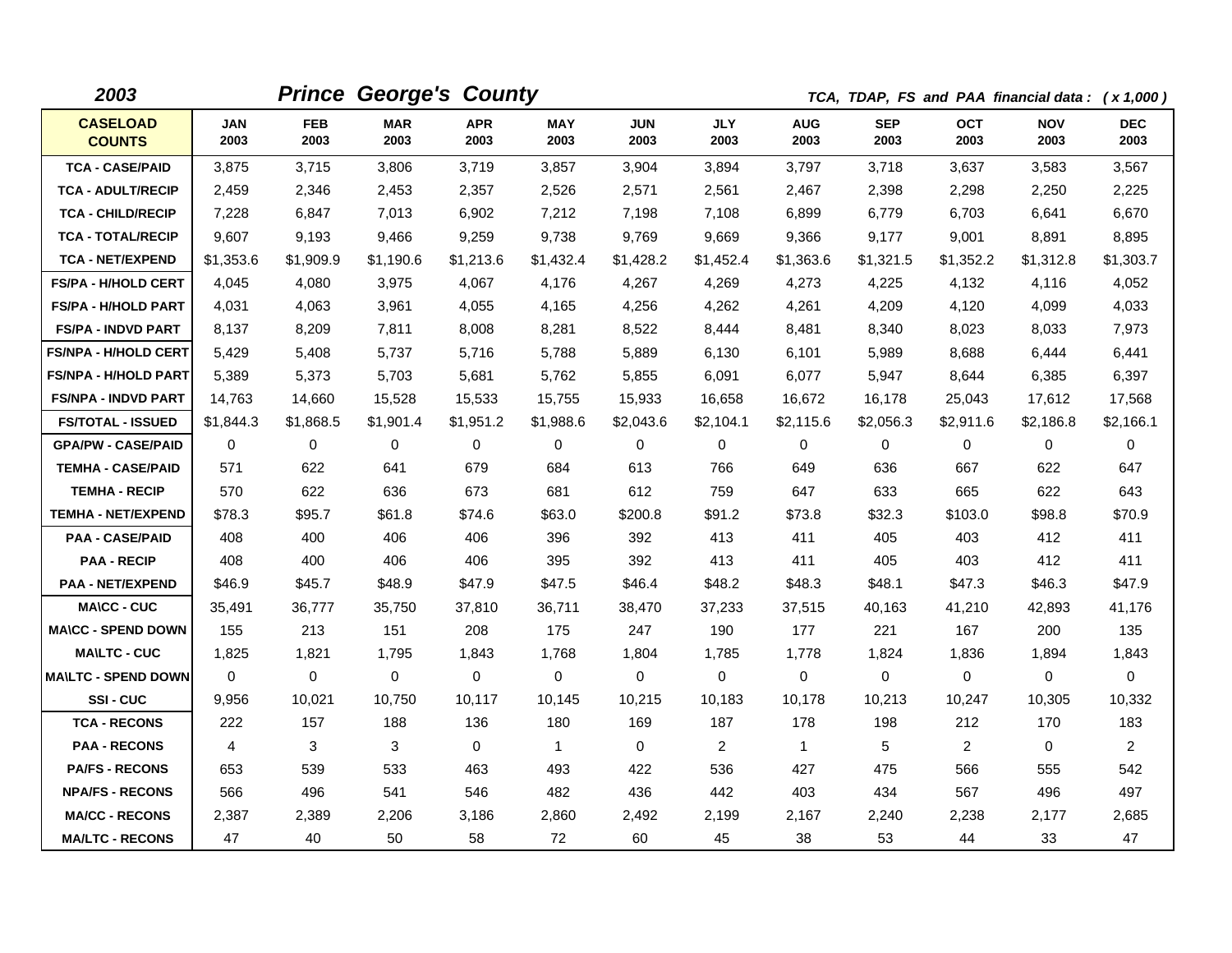| 2004                                   |                    |                    | <b>Prince George's County</b> |                    |                    |                    |                    |                    |                    |                    |                    |                    |
|----------------------------------------|--------------------|--------------------|-------------------------------|--------------------|--------------------|--------------------|--------------------|--------------------|--------------------|--------------------|--------------------|--------------------|
| <b>APPLICATIONS</b><br><b>ACTIVITY</b> | <b>JAN</b><br>2004 | <b>FEB</b><br>2004 | <b>MAR</b><br>2004            | <b>APR</b><br>2004 | <b>MAY</b><br>2004 | <b>JUN</b><br>2004 | <b>JLY</b><br>2004 | <b>AUG</b><br>2004 | <b>SEP</b><br>2004 | <b>OCT</b><br>2004 | <b>NOV</b><br>2004 | <b>DEC</b><br>2004 |
| <b>TCA - RECD</b>                      | 472                | 390                | 495                           | 530                | 516                | 562                | 541                | 541                | 496                | 491                | 504                | 482                |
| <b>TCA - APPRVD</b>                    | 160                | 166                | 209                           | 216                | 223                | 198                | 238                | 174                | 209                | 150                | 133                | 220                |
| <b>TCA - N/APPRVD</b>                  | 337                | 380                | 421                           | 453                | 451                | 499                | 446                | 477                | 458                | 417                | 470                | 507                |
| <b>TCA - CLOSED</b>                    | 216                | 207                | 241                           | 294                | 313                | 227                | 288                | 260                | 303                | 288                | 320                | 266                |
| <b>FS/PA - RECD</b>                    | 202                | 194                | 272                           | 203                | 216                | 228                | 232                | 214                | 182                | 175                | 177                | 197                |
| FS/PA - APPRVD                         | 221                | 224                | 352                           | 272                | 242                | 245                | 253                | 208                | 209                | 215                | 203                | 300                |
| <b>FS/PA - N/APPRVD</b>                | 151                | 113                | 158                           | 171                | 109                | 111                | 89                 | 100                | 107                | 121                | 116                | 106                |
| <b>FS/NPA - RECD</b>                   | 1,734              | 1,637              | 1,881                         | 1,812              | 1,731              | 1,779              | 1,817              | 1,741              | 1,639              | 1,553              | 1,437              | 1,443              |
| <b>FS/NPA - APPRVD</b>                 | 916                | 1,056              | 1,359                         | 1,390              | 1,188              | 1,216              | 1,217              | 1,144              | 1,172              | 1,159              | 1,087              | 1,294              |
| <b>FS/NPA - N/APPRVD</b>               | 1,482              | 1,322              | 1,701                         | 1,668              | 1,347              | 1,312              | 1,257              | 1,274              | 1,168              | 1,295              | 1,258              | 1,156              |
| <b>TEMHA - RECD</b>                    | 102                | 93                 | 88                            | 150                | 122                | 166                | 142                | 155                | 143                | 135                | 104                | 123                |
| <b>TEMHA - APPRVD</b>                  | 56                 | 29                 | 28                            | 41                 | 62                 | 50                 | 58                 | 52                 | 49                 | 52                 | 35                 | 54                 |
| <b>TEMHA - N/APPRVD</b>                | 131                | 99                 | 129                           | 108                | 102                | 136                | 144                | 155                | 154                | 145                | 154                | 155                |
| <b>TEMHA - CLOSED</b>                  | 66                 | 60                 | 54                            | 50                 | 76                 | 56                 | 74                 | 51                 | 82                 | 46                 | 40                 | 55                 |
| <b>PAA - RECD</b>                      | 3                  | 11                 | 12                            | 8                  | 8                  | 3                  | 1                  | 4                  | $\mathbf{1}$       | $\overline{7}$     | $\overline{7}$     | 2                  |
| <b>PAA - APPRVD</b>                    | 8                  | 13                 | 19                            | 14                 | $\overline{7}$     | 6                  | $\overline{7}$     | 5                  | 8                  | 9                  | 12                 | 6                  |
| <b>PAA - N/APPRVD</b>                  | 0                  | $\overline{2}$     | $\overline{2}$                | 6                  | $\overline{2}$     | 1                  | $\overline{c}$     | $\mathbf 1$        | 3                  | 0                  | $\mathbf{1}$       | 1                  |
| <b>PAA - CLOSED</b>                    | 10                 | 14                 | 12                            | 9                  | $\overline{7}$     | $\overline{7}$     | 11                 | 14                 | 1                  | 14                 | 12                 | 6                  |
| <b>MA/CC - RECD</b>                    | 3,578              | 3,798              | 4,315                         | 4,178              | 3,896              | 3,874              | 4,163              | 3,923              | 3,785              | 3,699              | 3,364              | 3,659              |
| <b>MA/CC - APPRVD</b>                  | 2,648              | 3,075              | 3,585                         | 3,240              | 2,928              | 3,013              | 3,128              | 3,046              | 2,930              | 2,809              | 2,336              | 2,797              |
| <b>MA/CC - OTO</b>                     | 17                 | 9                  | $\boldsymbol{9}$              | 17                 | 9                  | 6                  | 20                 | 9                  | 8                  | $\overline{2}$     | 9                  | 9                  |
| <b>MA/CC - N/APPRVD</b>                | 1,737              | 1,904              | 2,209                         | 2,240              | 1,917              | 2,074              | 2,106              | 2,137              | 1,922              | 1,862              | 1,605              | 1,659              |
| <b>MA/LTC - RECD</b>                   | 70                 | 68                 | 94                            | 62                 | 72                 | 107                | 77                 | 70                 | 91                 | 97                 | 86                 | 76                 |
| <b>MA/LTC - APPRVD</b>                 | 89                 | 118                | 129                           | 116                | 106                | 70                 | 121                | 120                | 122                | 98                 | 84                 | 112                |
| <b>MA/LTC - OTO</b>                    | 0                  | 0                  | $\mathbf 0$                   | $\mathbf 0$        | 0                  | $\mathbf 0$        | 0                  | 0                  | $\mathbf 0$        | 0                  | 0                  | 0                  |
| <b>MA/LTC - N/APPRVD</b>               | 80                 | 92                 | 118                           | 102                | 96                 | 82                 | 131                | 93                 | 117                | 121                | 106                | 107                |
| <b>SSI-RECD</b>                        | 67                 | 85                 | 121                           | 101                | 88                 | 115                | 123                | 147                | 110                | 135                | 138                | 71                 |
| <b>SSI - APPRVD</b>                    | 95                 | 125                | 225                           | 202                | 141                | 223                | 245                | 270                | 178                | 189                | 184                | 107                |
| SSI-OTO                                | 0                  | 0                  | $\mathbf 0$                   | -1                 | 0                  | $\mathbf 0$        | 0                  | -1                 | $\mathbf 1$        | 0                  | 0                  | 0                  |
| <b>SSI - N/APPRVD</b>                  | 37                 | 58                 | 105                           | 87                 | 48                 | 108                | 100                | 119                | 67                 | 78                 | 105                | 34                 |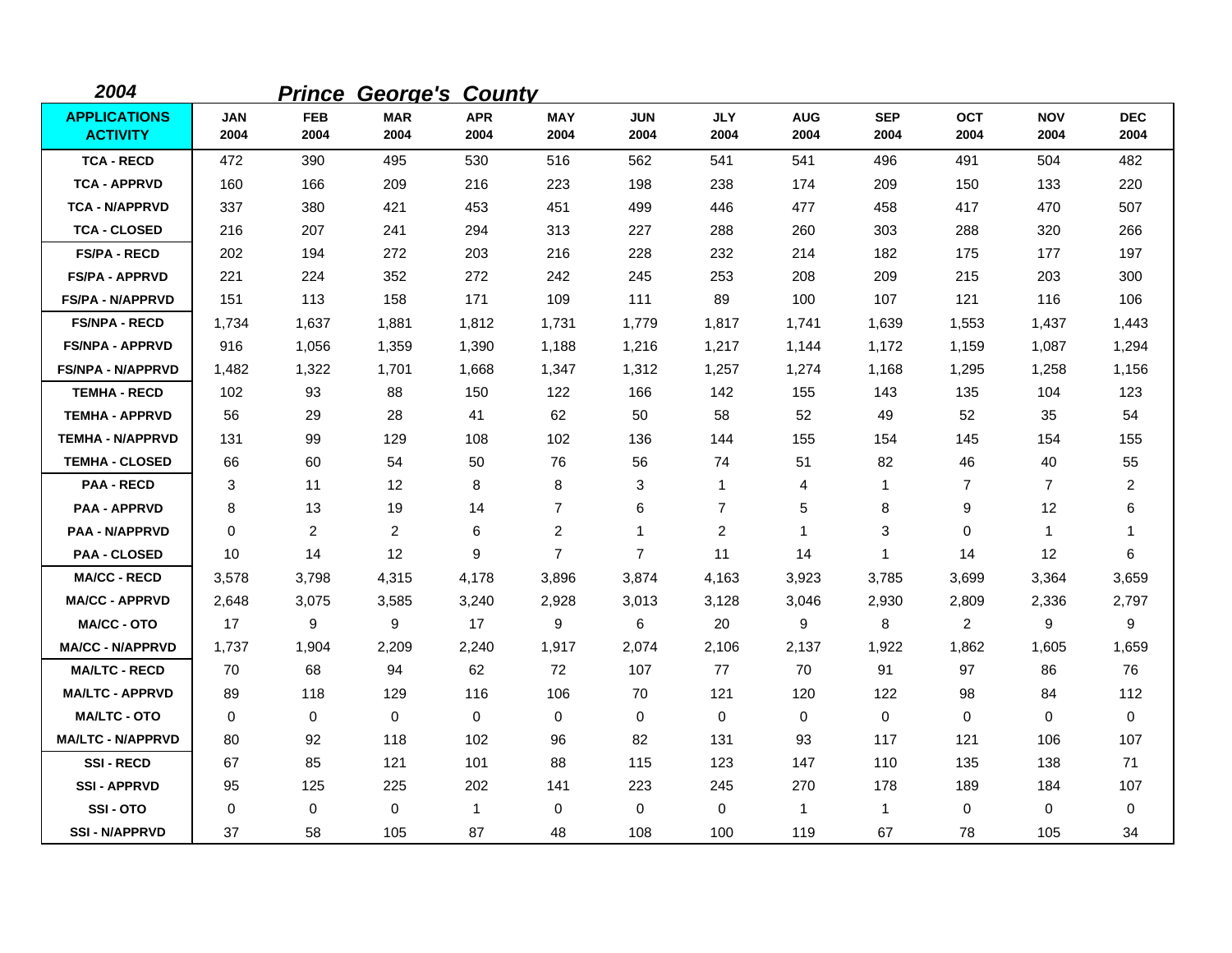| 2004                             |             |                    | <b>Prince George's County</b> |                    |                    |                    |                    |                    |                    | TCA, TDAP, FS and PAA financial data: (x 1,000) |                    |                    |
|----------------------------------|-------------|--------------------|-------------------------------|--------------------|--------------------|--------------------|--------------------|--------------------|--------------------|-------------------------------------------------|--------------------|--------------------|
| <b>CASELOAD</b><br><b>COUNTS</b> | JAN<br>2004 | <b>FEB</b><br>2004 | <b>MAR</b><br>2004            | <b>APR</b><br>2004 | <b>MAY</b><br>2004 | <b>JUN</b><br>2004 | <b>JLY</b><br>2004 | <b>AUG</b><br>2004 | <b>SEP</b><br>2004 | OCT<br>2004                                     | <b>NOV</b><br>2004 | <b>DEC</b><br>2004 |
| <b>TCA - CASE/PAID</b>           | 3,541       | 3,374              | 3,425                         | 3,374              | 3,319              | 3,299              | 3,286              | 3,197              | 3,129              | 2,985                                           | 2,824              | 2,947              |
| <b>TCA - ADULT/RECIP</b>         | 2,139       | 2,052              | 2,099                         | 2,057              | 2,008              | 2,003              | 1,967              | 1,920              | 1,866              | 1,723                                           | 1,607              | 1,709              |
| <b>TCA - CHILD/RECIP</b>         | 6,338       | 6,191              | 6,378                         | 6,196              | 6,090              | 6,039              | 6,050              | 5,926              | 5,740              | 5,513                                           | 5,149              | 5,518              |
| <b>TCA - TOTAL/RECIP</b>         | 8,477       | 8,243              | 8,477                         | 8,253              | 8,098              | 8,042              | 8,017              | 7,846              | 7,606              | 7,236                                           | 6,756              | 7,227              |
| <b>TCA - NET/EXPEND</b>          | \$1,296.1   | \$1,212.7          | \$1,086.8                     | \$1,214.1          | \$1,141.0          | \$1,269.2          | \$1,232.8          | \$1,170.0          | \$1,116.0          | \$1,107.3                                       | \$1,041.1          | \$1,093.7          |
| <b>FS/PA - H/HOLD CERT</b>       | 3,971       | 3,919              | 3,939                         | 3,939              | 3,948              | 3,985              | 3,967              | 3,990              | 3,920              | 3,837                                           | 3,709              | 3,664              |
| <b>FS/PA - H/HOLD PART</b>       | 3,960       | 3,906              | 3,928                         | 3,927              | 3,939              | 3,972              | 3,959              | 3,982              | 3,912              | 3,834                                           | 3,707              | 3,659              |
| <b>FS/PA - INDVD PART</b>        | 7,861       | 7,695              | 7,753                         | 7,677              | 7,724              | 7,733              | 7,663              | 7,682              | 7,450              | 7,192                                           | 6,892              | 6,766              |
| <b>FS/NPA - H/HOLD CERT</b>      | 6,251       | 6,289              | 6,586                         | 6,999              | 6,989              | 7,088              | 7,174              | 7,226              | 7,223              | 7,256                                           | 7,153              | 7,262              |
| <b>FS/NPA - H/HOLD PART</b>      | 6,209       | 6,251              | 6,537                         | 6,957              | 6,960              | 7.043              | 7,121              | 7,177              | 7.180              | 7,226                                           | 7,113              | 7,219              |
| <b>FS/NPA - INDVD PART</b>       | 17,014      | 16,992             | 17,747                        | 18,815             | 18,753             | 19,056             | 19,353             | 19,591             | 19,511             | 19,690                                          | 19,241             | 19,511             |
| <b>FS/TOTAL - ISSUED</b>         | \$2,109.4   | \$2,101.4          | \$2,164.2                     | \$2,271.5          | \$2,275.8          | \$2,295.3          | \$2,317.2          | \$2,332.7          | \$2,306.7          | \$2,465.7                                       | \$2,391.9          | \$2,399.2          |
| <b>GPA/PW - CASE/PAID</b>        | $\Omega$    | $\Omega$           | $\Omega$                      | $\Omega$           | 0                  | $\Omega$           | $\Omega$           | $\mathbf 0$        | 0                  | $\mathbf{0}$                                    | $\Omega$           | $\mathbf 0$        |
| <b>TEMHA - CASE/PAID</b>         | 655         | 566                | 503                           | 512                | 533                | 494                | 576                | 555                | 533                | 551                                             | 505                | 523                |
| <b>TEMHA - RECIP</b>             | 652         | 559                | 502                           | 507                | 528                | 491                | 568                | 551                | 531                | 550                                             | 498                | 520                |
| <b>TEMHA - NET/EXPEND</b>        | \$91.6      | \$84.6             | \$25.4                        | \$45.6             | \$89.6             | \$42.2             | \$57.0             | \$90.7             | \$132.7            | \$58.8                                          | \$3.0              | \$125.3            |
| <b>PAA - CASE/PAID</b>           | 411         | 410                | 419                           | 428                | 426                | 417                | 422                | 405                | 425                | 408                                             | 416                | 412                |
| <b>PAA - RECIP</b>               | 411         | 410                | 419                           | 428                | 426                | 417                | 422                | 405                | 425                | 408                                             | 416                | 412                |
| <b>PAA - NET/EXPEND</b>          | \$46.3      | \$45.2             | \$48.3                        | \$48.2             | \$45.2             | \$47.9             | \$47.3             | \$46.4             | \$48.2             | \$45.8                                          | \$46.1             | \$44.7             |
| <b>MA\CC - CUC</b>               | 41.143      | 43,143             | 41,711                        | 44,090             | 42,457             | 44,493             | 42,797             | 42,900             | 44,988             | 42,976                                          | 44,461             | 42,726             |
| <b>MA\CC - SPEND DOWN</b>        | 127         | 170                | 127                           | 196                | 183                | 230                | 208                | 198                | 242                | 160                                             | 199                | 129                |
| <b>MA\LTC - CUC</b>              | 1,863       | 1,882              | 1,862                         | 1,905              | 1,901              | 1,926              | 1,931              | 1,970              | 1,975              | 1,996                                           | 1,997              | 1,973              |
| <b>MAILTC - SPEND DOWN</b>       | $\Omega$    | $\mathbf 0$        | $\mathbf 0$                   | $\mathbf 0$        | $\mathbf 0$        | 0                  | 0                  | 0                  | 0                  | $\mathbf 0$                                     | $\mathbf 0$        | $\mathbf 0$        |
| SSI-CUC                          | 10,358      | 10,399             | 10,533                        | 10,595             | 10,597             | 10,740             | 10,826             | 10,958             | 11,086             | 11,145                                          | 11,229             | 11,249             |
| <b>TCA - RECONS</b>              | 156         | 172                | 175                           | 148                | 128                | 143                | 162                | 142                | 154                | 75                                              | 46                 | 149                |
| <b>PAA - RECONS</b>              | 3           | 2                  | $\overline{1}$                | $\mathbf{1}$       | $\mathbf{1}$       | $\mathbf{1}$       | $\mathbf{1}$       | $\mathbf 0$        | 3                  | $\mathbf{1}$                                    | $\Omega$           | $\overline{2}$     |
| <b>PA/FS - RECONS</b>            | 415         | 430                | 445                           | 390                | 374                | 389                | 395                | 405                | 344                | 262                                             | 260                | 433                |
| <b>NPA/FS - RECONS</b>           | 408         | 466                | 476                           | 500                | 504                | 475                | 523                | 505                | 431                | 394                                             | 358                | 557                |
| <b>MA/CC - RECONS</b>            | 3,134       | 2,644              | 3,595                         | 3,358              | 3,008              | 3,406              | 2,140              | 2,372              | 2,060              | 2,205                                           | 1,979              | 2,263              |
| <b>MA/LTC - RECONS</b>           | 56          | 58                 | 77                            | 61                 | 55                 | 53                 | 41                 | 28                 | 34                 | 39                                              | 34                 | 27                 |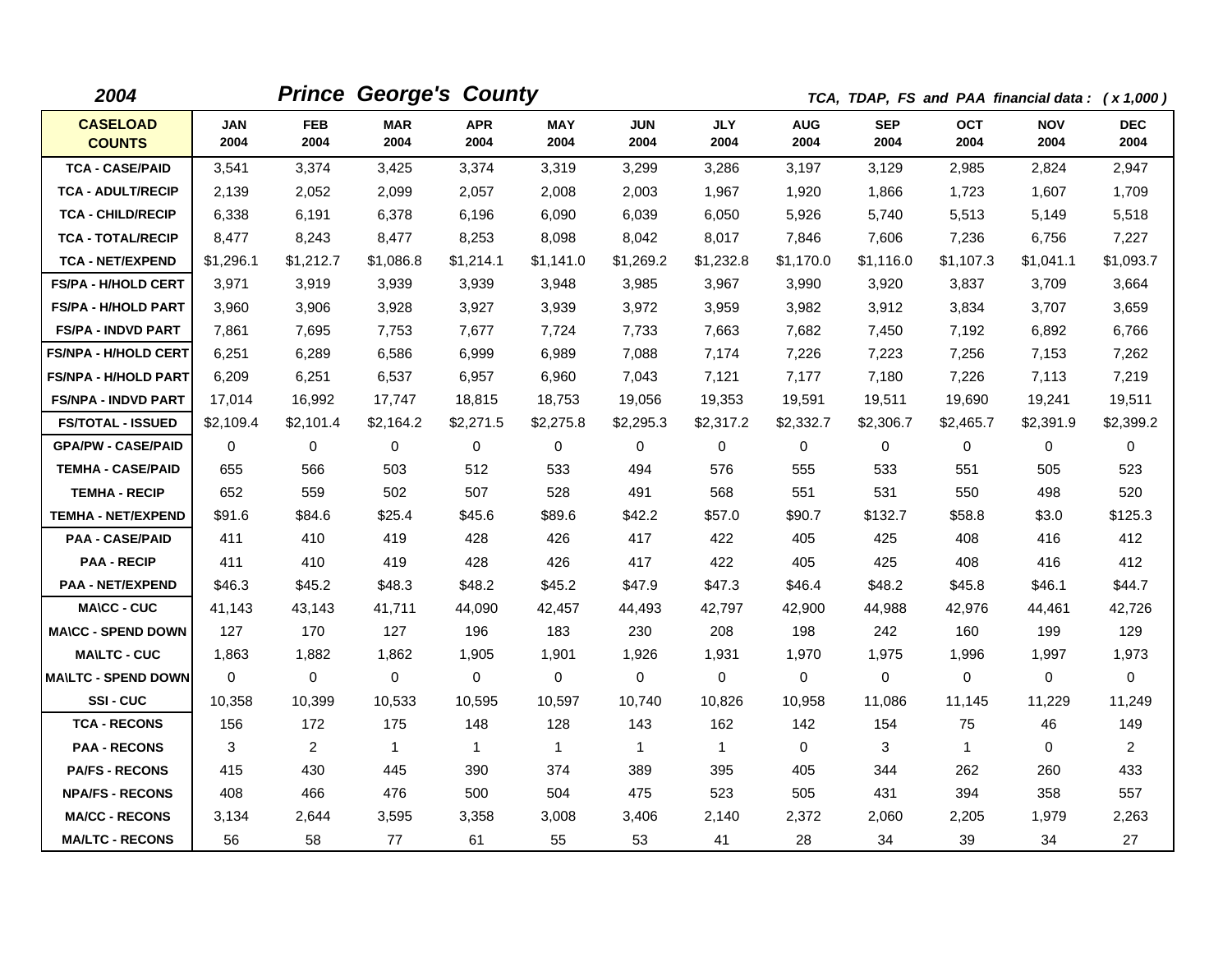| 2005                                   |                         |                    | <b>Prince George's County</b> |                    |                    |                    |                    |                            |                    |                    |                    |                    |
|----------------------------------------|-------------------------|--------------------|-------------------------------|--------------------|--------------------|--------------------|--------------------|----------------------------|--------------------|--------------------|--------------------|--------------------|
| <b>APPLICATIONS</b><br><b>ACTIVITY</b> | <b>JAN</b><br>2005      | <b>FEB</b><br>2005 | <b>MAR</b><br>2005            | <b>APR</b><br>2005 | <b>MAY</b><br>2005 | <b>JUN</b><br>2005 | <b>JLY</b><br>2005 | <b>AUG</b><br>2005         | <b>SEP</b><br>2005 | <b>OCT</b><br>2005 | <b>NOV</b><br>2005 | <b>DEC</b><br>2005 |
| <b>TCA - RECD</b>                      | 456                     | 396                | 541                           | 554                | 478                | 502                |                    |                            |                    |                    |                    |                    |
| <b>TCA - APPRVD</b>                    | 184                     | 173                | 219                           | 233                | 280                | 339                |                    |                            |                    |                    |                    |                    |
| <b>TCA - N/APPRVD</b>                  | 529                     | 549                | 611                           | 483                | 636                | 666                |                    | NEW FORMAT AS OF JULY 2005 |                    |                    |                    |                    |
| <b>TCA - CLOSED</b>                    | 262                     | 261                | 274                           | 309                | 247                | 248                |                    |                            |                    |                    |                    |                    |
| <b>FS/PA - RECD</b>                    | 173                     | 164                | 198                           | 204                | 201                | 178                |                    |                            |                    |                    |                    |                    |
| <b>FS/PA - APPRVD</b>                  | 201                     | 222                | 309                           | 232                | 301                | 337                |                    |                            |                    |                    |                    |                    |
| <b>FS/PA - N/APPRVD</b>                | 106                     | 125                | 142                           | 90                 | 93                 | 110                |                    |                            |                    |                    |                    |                    |
| <b>FS/NPA - RECD</b>                   | 1,452                   | 1,260              | 1,682                         | 1,546              | 1,577              | 1,716              |                    | NEW FORMAT AS OF JULY 2005 |                    |                    |                    |                    |
| <b>FS/NPA - APPRVD</b>                 | 1,199                   | 1,263              | 1,707                         | 1,468              | 1,852              | 2,191              |                    |                            |                    |                    |                    |                    |
| <b>FS/NPA - N/APPRVD</b>               | 1,105                   | 1,136              | 1,311                         | 992                | 1,119              | 1,258              |                    |                            |                    |                    |                    |                    |
| <b>TEMHA - RECD</b>                    | 94                      | 106                | 132                           | 139                | 115                | 129                |                    |                            |                    |                    |                    |                    |
| <b>TEMHA - APPRVD</b>                  | 40                      | 31                 | 47                            | 49                 | 65                 | 86                 |                    |                            |                    |                    |                    |                    |
| <b>TEMHA - N/APPRVD</b>                | 151                     | 126                | 153                           | 131                | 176                | 213                |                    |                            |                    |                    |                    |                    |
| <b>TEMHA - CLOSED</b>                  | 34                      | 44                 | 26                            | 48                 | 69                 | 70                 |                    |                            |                    |                    |                    |                    |
| <b>PAA - RECD</b>                      | $\overline{\mathbf{c}}$ | 4                  | 5                             | 5                  | $\overline{c}$     | 12                 |                    |                            |                    |                    |                    |                    |
| <b>PAA - APPRVD</b>                    | 9                       | 18                 | 9                             | 15                 | 6                  | 19                 |                    |                            |                    |                    |                    |                    |
| <b>PAA - N/APPRVD</b>                  | 1                       | 0                  | 0                             | 3                  | $\mathbf{1}$       | $\mathbf{1}$       |                    |                            |                    |                    |                    |                    |
| <b>PAA - CLOSED</b>                    | $\bf 8$                 | 14                 | 11                            | 6                  | 8                  | $\overline{7}$     |                    |                            |                    |                    |                    |                    |
| <b>MA/CC - RECD</b>                    | 3,438                   | 3,739              | 4,225                         | 3,871              | 3,631              | 3,989              |                    |                            |                    |                    |                    |                    |
| <b>MA/CC - APPRVD</b>                  | 2,721                   | 2,898              | 3,606                         | 3,053              | 3,362              | 3,738              |                    |                            |                    |                    |                    |                    |
| MA/CC - OTO                            | 5                       | $\overline{7}$     | 10                            | 5                  | 11                 | 16                 |                    |                            |                    |                    |                    |                    |
| <b>MA/CC - N/APPRVD</b>                | 1,663                   | 1,793              | 2,253                         | 2,670              | 2,610              | 3,201              |                    |                            |                    |                    |                    |                    |
| <b>MA/LTC - RECD</b>                   | 88                      | 87                 | 107                           | 92                 | 80                 | 100                |                    |                            |                    |                    |                    |                    |
| <b>MA/LTC - APPRVD</b>                 | 122                     | 112                | 163                           | 110                | 110                | 126                |                    |                            |                    |                    |                    |                    |
| <b>MA/LTC - OTO</b>                    | 0                       | $\mathsf{O}$       | $\pmb{0}$                     | 0                  | 0                  | 0                  |                    |                            |                    |                    |                    |                    |
| <b>MA/LTC - N/APPRVD</b>               | 115                     | 112                | 173                           | 117                | 102                | 103                |                    |                            |                    |                    |                    |                    |
| <b>SSI-RECD</b>                        | 111                     | 65                 | 119                           | 102                | 107                | 146                |                    |                            |                    |                    |                    |                    |
| <b>SSI - APPRVD</b>                    | 163                     | 114                | 194                           | 147                | 155                | 258                |                    |                            |                    |                    |                    |                    |
| SSI-OTO                                | 0                       | $\mathbf{1}$       | 5                             | $\overline{c}$     | 0                  | 0                  |                    |                            |                    |                    |                    |                    |
| <b>SSI - N/APPRVD</b>                  | 84                      | 40                 | 81                            | 68                 | 75                 | 100                |                    |                            |                    |                    |                    |                    |